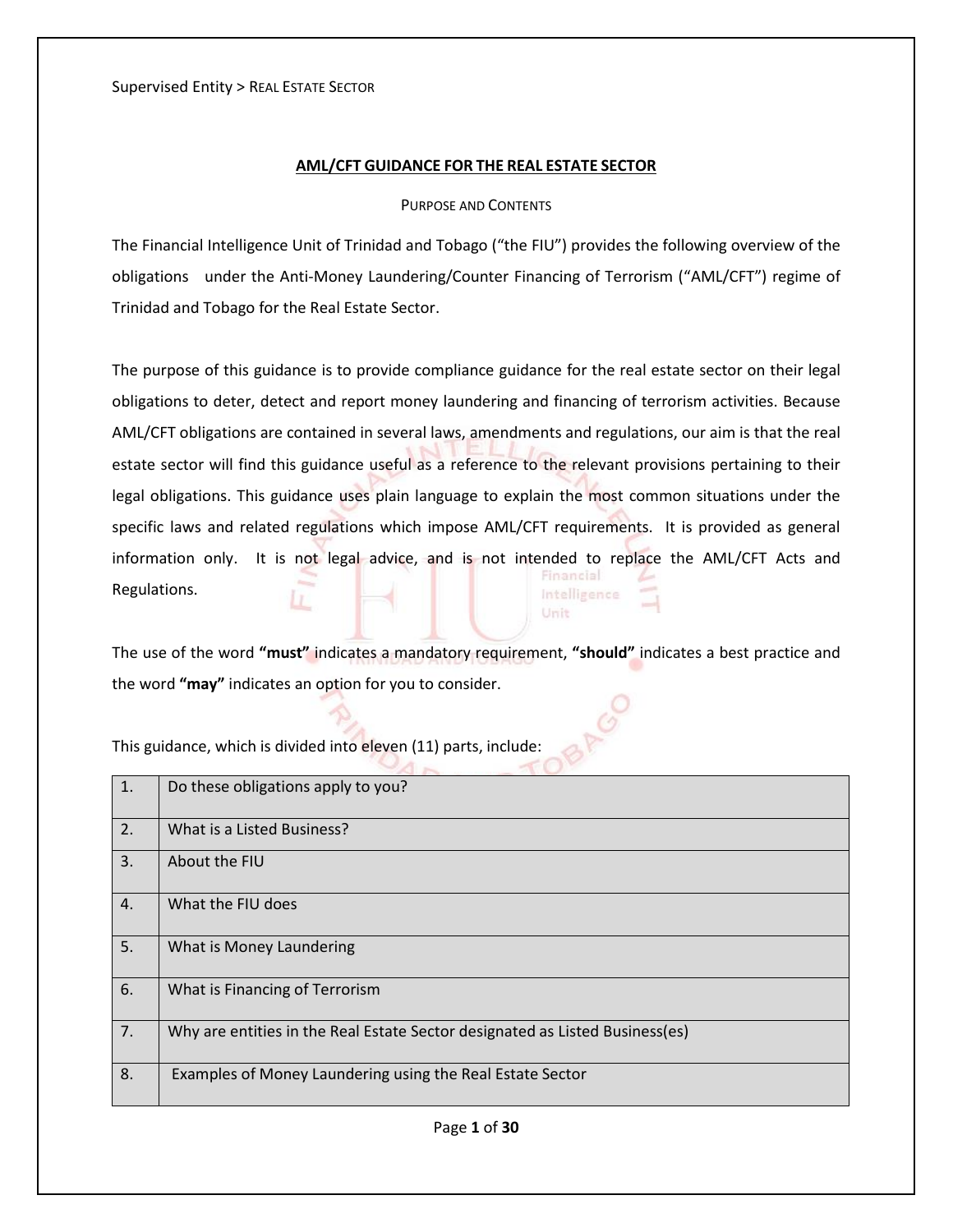| 9.                                                       | What are your AML/CFT legal obligations |
|----------------------------------------------------------|-----------------------------------------|
| 10.                                                      | <b>Offences &amp; Penalties</b>         |
| 11.                                                      | <b>Additional Resources</b>             |
| Appendix - Suspicious Transactions/Activities Indicators |                                         |

# **PART 1**

## **DO THESE OBLIGATIONS APPLY TO YOU?**

This guidance applies to you if you are an individual or company, partnership or firm carrying on the business of buying, selling or leasing land or any interest in land or any buildings thereon and appurtenances thereto ("real estate"). Unit

## TRINIDAD AND TOBAGO

These legal obligations apply to you if you are an individual, company, partnership or firm or when you act as an agent regarding the purchase, sale or lease of real estate. The leasing of real estate refers to the leasing of registrable interests, that is, long leases of duration three (3) years or more and which is executed by a Deed of Lease. DAND

If you are an employee of such an individual, company, partnership or firm, these obligations are the responsibility of your employer.

If you are a real estate developer, these obligations apply to you when you sell or lease to the public a new house, a new condominium unit, a new townhouse, a new commercial or industrial building, or a new multi-unit residential building.

If you are an entity that is a company, you are subject to the obligations in this guideline whether you sell those buildings on your own behalf or on behalf of a subsidiary or affiliate.

Page **2** of **30**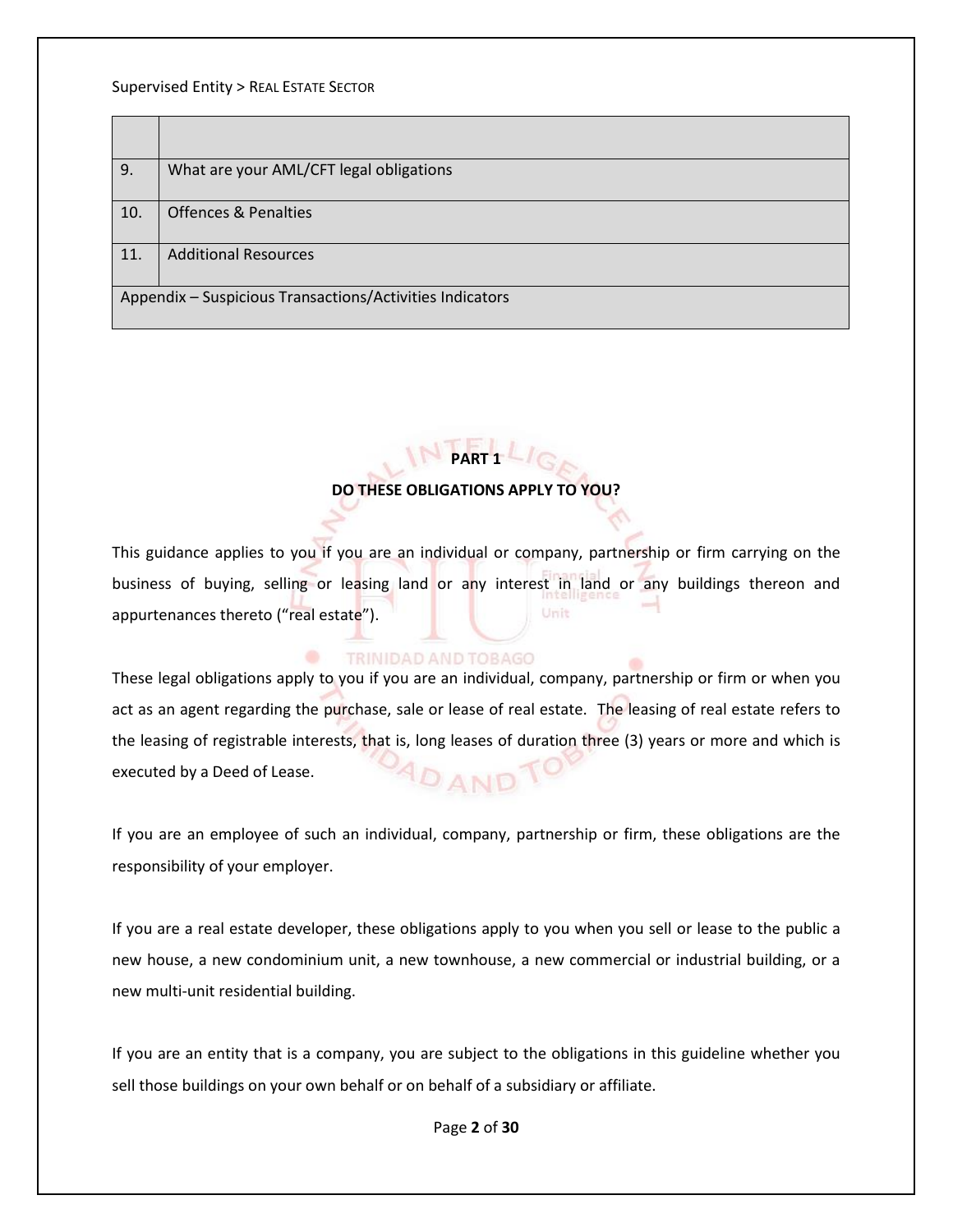These obligations do not apply to you for activities solely related to property management. This means that if you deal only in property management transactions, **not** in purchases or sales or leases, the obligations explained in this guideline do not apply to you.

#### **PART 2**

#### **WHAT IS A LISTED BUSINESS?**

A listed business is any business activity or profession listed in the First Schedule to the Proceeds of Crime Act Chap 11:27 ("POCA"). Entities operating within the real estate sector, in common with all citizens of Trinidad and Tobago, are subject to the POCA and the Anti-Terrorism Act ("ATA"). However, further obligations are imposed on those business activities which face a greater risk of coming across crime proceeds and terrorist property. Business activities which have been identified as more vulnerable include those in the real estate sector. Other types of businesses also include attorneys-at-law, accountants and motor vehicle dealers among others. Each of these is identified as a "Listed Business" under the First Schedule to the POCA.

Listed Businesses fall under the supervisory remit of the FIU. It is your duty to comply with legal obligations under the AML/CFT laws of Trinidad and Tobago and the FIU as your Supervisory Authority monitors your compliance. Your obligations apply to those activities identified where there is a high risk of money laundering or financing of terrorism occurring.

The AML/CFT laws of Trinidad and Tobago in which you will find your obligations are:

- (1) Proceeds of Crime Act, Chap: 11:27 as amended by Act No. 15 of 2014 ("the POCA") applies to all persons, but certain offences such as failure to report and the "tipping-off" offences only apply to persons who are engaged in activities in the regulated sector.
- Page **3** of **30** (2) Anti-Terrorism Act, Chap: 12:07 as amended by Act No 15 of 2014 ("the ATA") - establishes several offences about engaging in or facilitating terrorism, as well as raising or possessing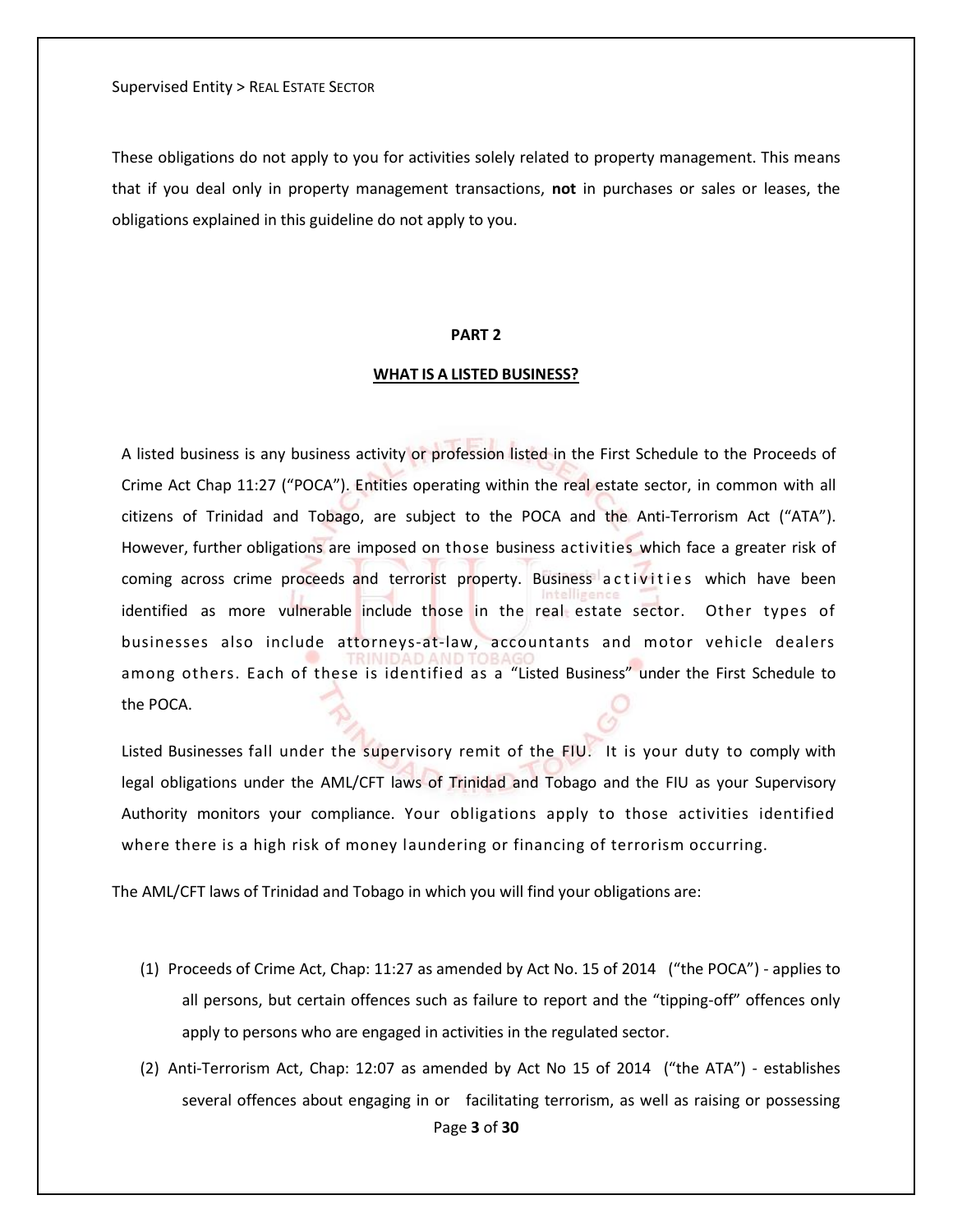funds for terrorist purposes. The Anti-Terrorism Act applies to all persons but certain offences such as the failure to report and "tipping-off" offences only apply to persons who are engaged in activities in the regulated sector.

- (3) Financial Intelligence Unit of Trinidad and Tobago Act, 2009, Chap 72:01 as amended by Act No. 15 of 2014;
- (4) Financial Obligations Regulations, 2010 as amended by The Financial Obligations (Amendment) Regulations, 2014 (LN No.392) ;
- (5) Financial Intelligence Unit of Trinidad and Tobago Regulations, 2011 as amended by the Financial Intelligence Unit of Trinidad and Tobago (Amendment) Regulations, 2014 (LN No. 403); and; and INTELLI<sub>O</sub>
- (6) Financial Obligations (Financing of Terrorism) Regulations, 2011.

#### **These laws are available on the FIU's website <http://www.fiu.gov.tt/>**

۰

## **PART 3**

Financial Intelligence Unit

## **ABOUT THE FIU**

The FIU is Trinidad and Tobago's Financial Intelligence Unit. The FIU was established under the FIU Act pursuant to Recommendation 29 (previously recommendation 26 of the 40+9 Recommendations of the Financial Action Task Force ("the FATF"). Recommendation 29 mandates all its member jurisdictions to have a FIU to serve as the information related arm in efforts to combat Money Laundering, Financing of Terrorism and related crimes. The FIU was created as an administrative type FIU, in that it does not have law enforcement or prosecutorial powers. Rather, it is a specialised intelligence agency which is legally responsible for producing financial intelligence for Law Enforcement Authorities ("LEAs").

The FIU became operational in 2010 upon the proclamation of the FIUTT Act. It is an autonomous department within the Ministry of Finance and the Economy.

The FIU works in very close partnership with individuals and entities that have obligations under the AML/CFT laws such as Financial Institutions and Listed Businesses to ensure that those individuals and entities comply with their obligations to report certain information to the FIU known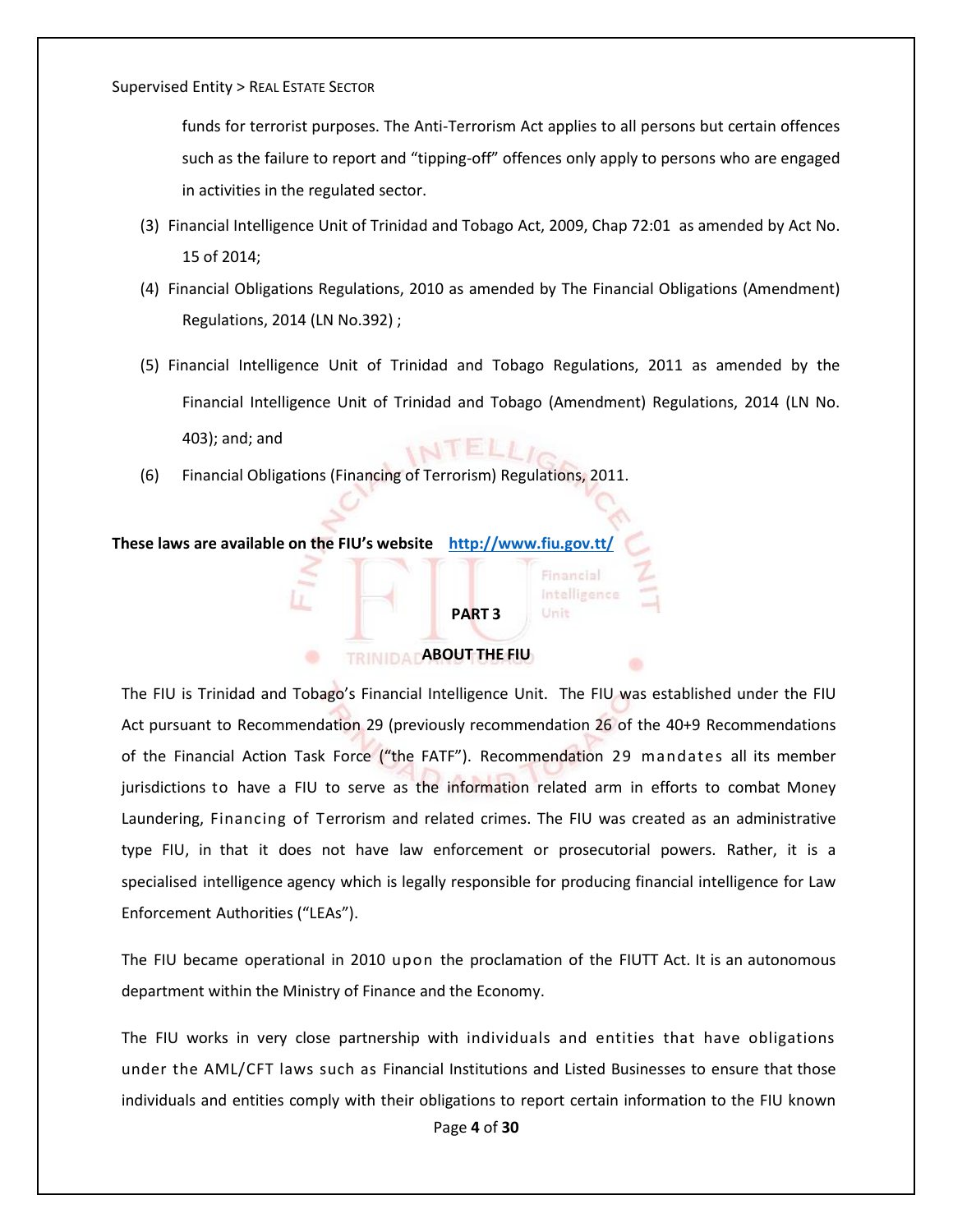collectively as "reporting entities" and the FIU also and supervises and monitors Listed Businesses for compliance with their AML/CFT obligations. Entities within the real estate sector as "listed businesses" which is supervised by the FIU and they also have reporting obligations as a reporting entity.

#### **PART 4**

#### **WHAT THE FIU DOES**

 $\mathbf{N}$  ELL

#### **(1) Analyses and Produces Intelligence Reports**

Essentially, the FIU is responsible for producing financial intelligence that is then disclosed to law enforcements agencies ("LEAs") for investigation. To do this, the FIU receives suspicious transaction reports and requests financial information from various reporting entities such as banks, credit unions and other financial institutions, accountants, attorneys- at-law, money services businesses, art dealers, motor vehicle sales, real estate, private members' clubs. A total of seventeen (17) different reporting sectors must make suspicious transactions or suspicious activity reports ("STRs/SARs") to the FIU. ÷

On receipt of the STR/SAR report the FIU analyses and looks for links between the financial information received, other relevant information from different sources, intelligence provided by LEAs, as well as from other international partners. Once the analysis leads to the belief that the transaction is related to the commission of an offence of Money Laundering or Financing of Terrorism, the FIU sends an intelligence report to the LEAs with a recommendations that the matter by investigated. The LEAs who the FIU may report to that carry out any criminal investigation are the Commissioner of Police, Comptroller of Customs and Excise, Chief Immigration Officer and Chairman of the Board of Inland Revenue.

The FIUTT receives many reports of suspicious transactions/activities from reporting entities; but some reports may be legitimate transactions when further enquiry is made. The FIU's analysis is therefore, to ensure that only those transactions on which there are reasonable grounds to suspect that they are related to Money Laundering or Financing of Terrorism are disclosed to LEAs. Only transactional information and information relating to the suspicion of Money Laundering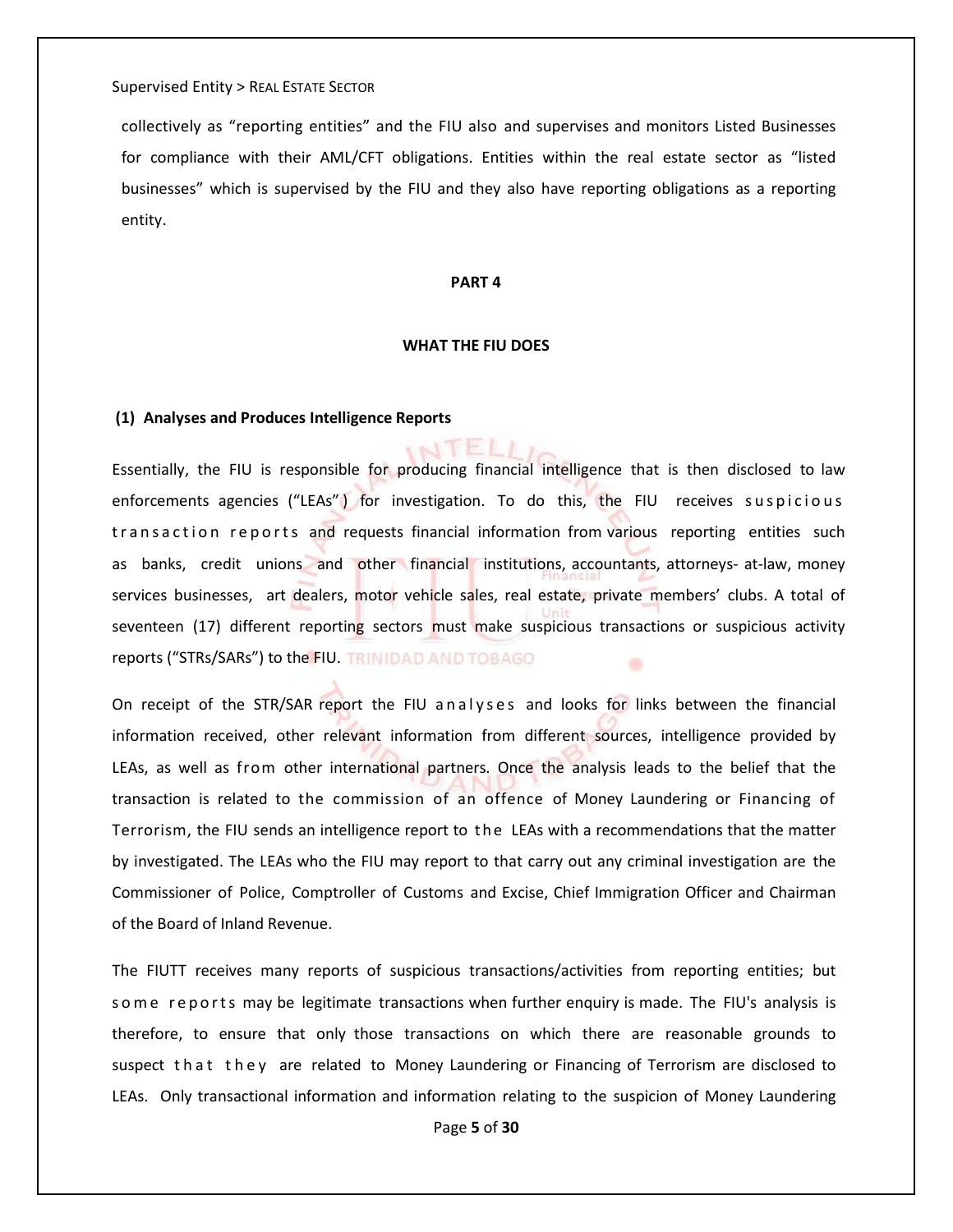and Financing of Terrorism are contained in the Intelligence report. For example, the name and other information of the person who actually submitted the report would not be provided to LEAs.

## **(2) Supervises for AML/CFT Compliance**

Another important function of the FIU is the responsibility to ensure compliance with obligations under the POCA, the ATA, the FIU Act and the Regulations made under those Acts. The FIU is the Supervisor for listed businesses and non-regulated financial institutions which have obligations under those Acts and Regulations and is responsible for making sure that they are meeting those obligations.

Activities related to the FIU's compliance mandate would be educating and providing guidelines (such as this ), and enhancing public awareness of Money Laundering and Financing of Terrorism to allow entities who have AML/CFT obligations to be aware and know exactly what they need to do with regard to of meeting their legal obligations. The FIU also conducts on-site inspections and takes action to ensure that the law is being complied with by the supervised entities.

> Financial Intelligence Unit

## **WHAT IS MONEY LAUNDERING?**

**PART 5**<br>**TRINIDAD AND TOBAGO** 

The offence of money laundering is the process by which illegally obtained funds are given the appearance of having been legitimately obtained. Money laundering begins with the commission of criminal activity which resulted in benefits/gains (illegal funds) to the perpetrator. The perpetrator will then try to disguise the fact that the funds were generated from criminal activity through various processes and transactions which may also involve other individuals, businesses and companies. There is no one single method of laundering money. Methods can range from the purchase and resale of a luxury item (e.g., cars or jewellery) to passing money through legitimate businesses and "shell" companies or as in the case of drug trafficking or other serious crimes. The proceeds usually take the form of cash which needs to enter the financial system by some means.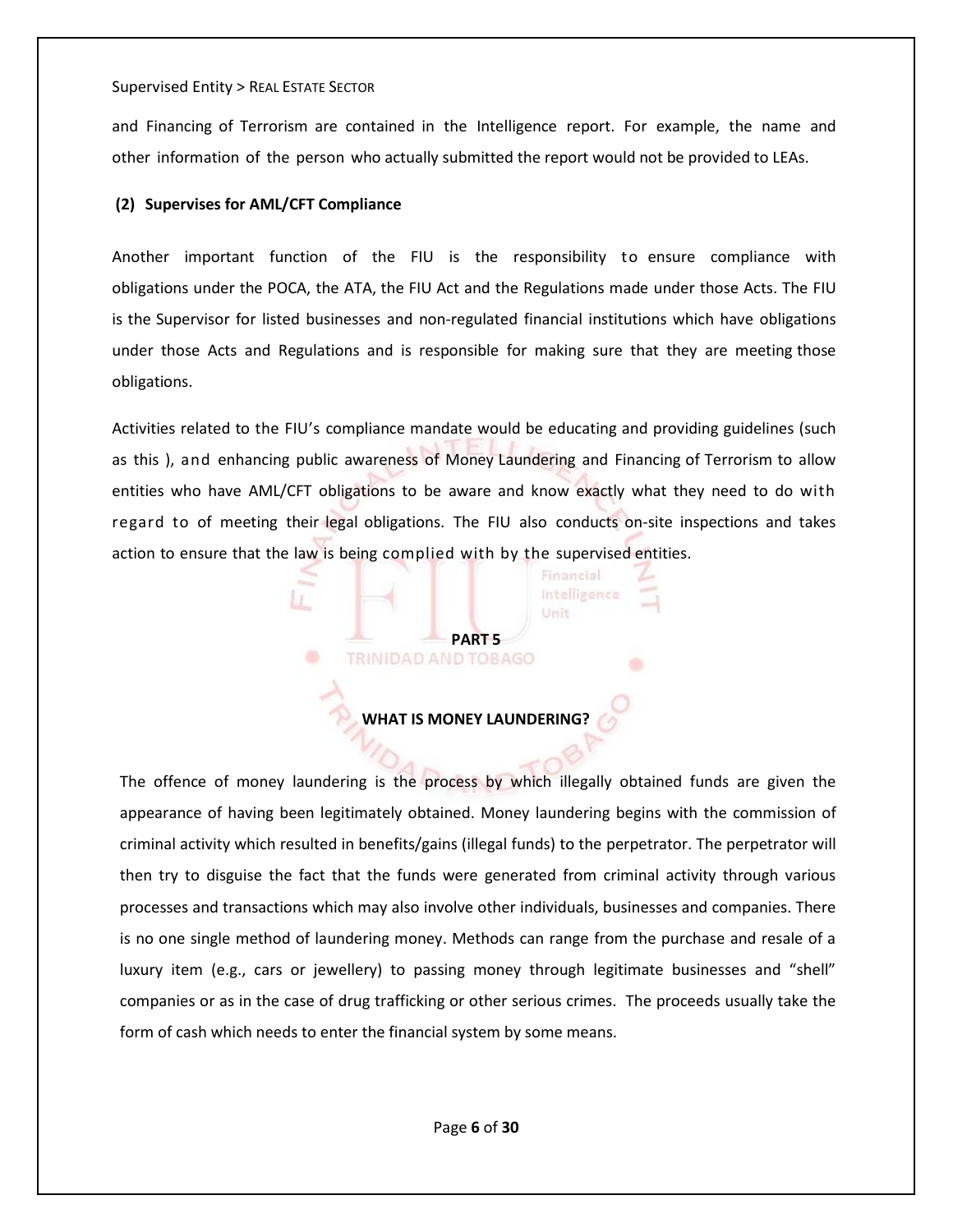There are three (3) acknowledged methods in the Money Laundering process. However, the broader definition of Money Laundering offences in POCA includes even passive possession of criminal property.

## **(1) Placement**

'Placement' refers to the process by which funds derived from criminal activity are introduced into the financial system. In the case of drug trafficking, and some other serious crimes, such as robbery, the proceeds usually take the form of cash which needs to enter the financial system. Examples of Placement are depositing cash into bank accounts or using cash to purchase assets. Techniques used include "structuring" or 'smurfing'- where instead of making a large deposit transaction and in order to avoid suspicion or detection the illegal receipts are broken up into smaller sums and deposited into single or multiple accounts sometime using other persons to deposit the cash.

## **(2) Layering**

Layering place after the funds have entered into the financial system. It involves the movement of the money. Funds may be shuttled through a complex web of multiple accounts, companies, and countries in order to disguise their origins. The intention is to conceal, and obscure the money trail in order to deceive LEAs, to make the paper trail very difficult to follow and to hide the criminal source of the funds.

## **(3) Integration**

The money comes back to criminals "cleaned", as apparently legitimate funds. The laundered funds are used to fund further criminal activity or spent to enhance the criminal's lifestyle such as investment into real estate and the purchase of luxury assets.

Successful Money Laundering allows criminals to use and enjoy the income from the criminal activity without suspicion which is why the AML/CTF legislative and compliance regimes are important crime fighting tools.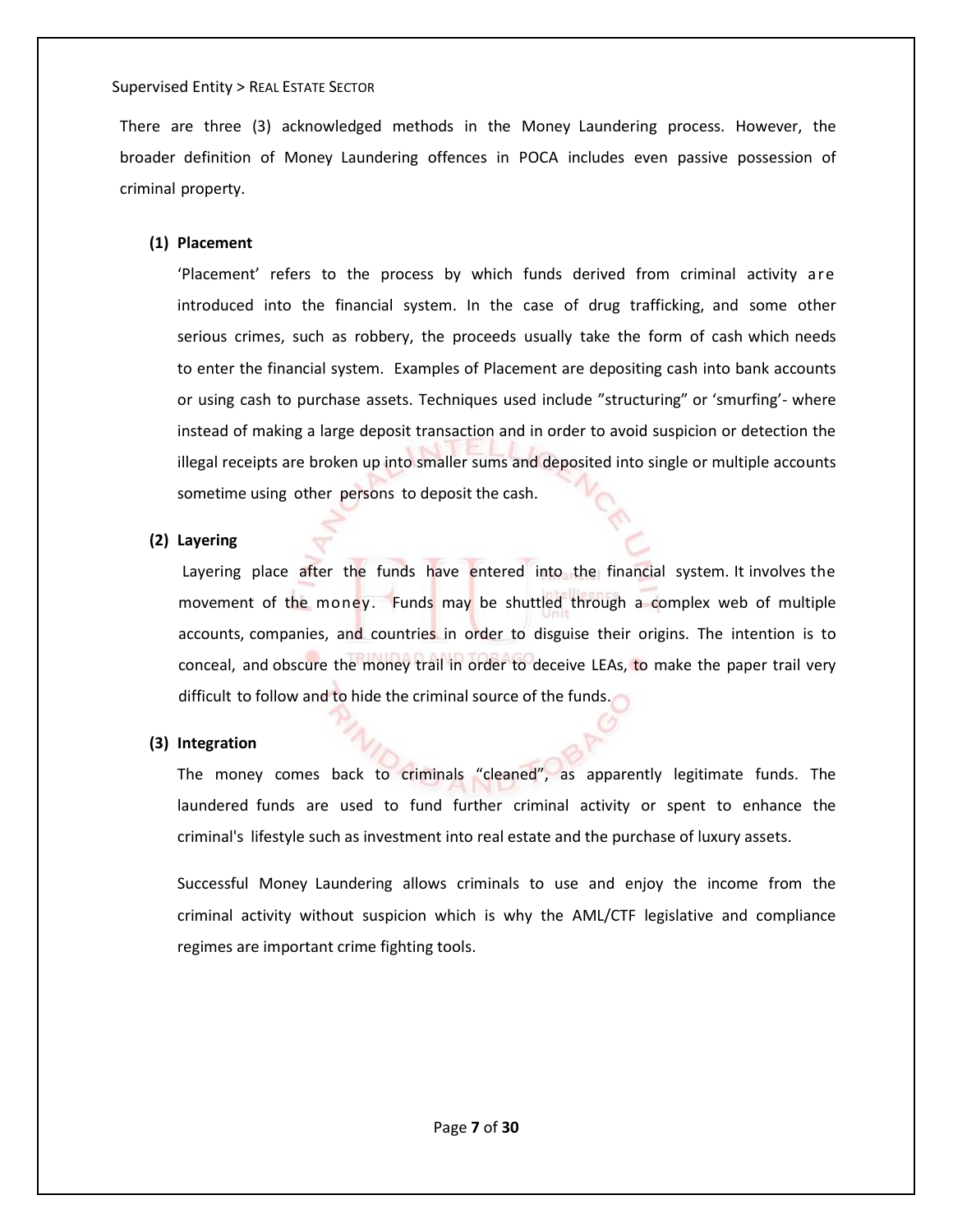#### **PART 6**

#### **WHAT IS FINANCING OF TERRORISM?**

Financing of Terrorism is the process by which funds are provided to an individual or group to fund terrorist activities. Unlike Money Laundering, funds can come from both legitimate sources as well as from criminal activity. Funds may involve low dollar value transactions and give the appearance of innocence and may come from a variety of sources. Funds may come from personal donations, profits from businesses and charitable organizations e.g., a charitable organization may organise fundraising activities where the contributors to the fundraising activities believe that the funds will go to relief efforts abroad, but, all the funds are actually transferred to a terrorist group. Funds may also originate from criminal sources, such as the drug trade, the smuggling of weapons and other goods, fraud, kidnapping and extortion.

Unlike money laundering, which always involves proceeds derived from criminal activity, the financing of terrorism involves both legitimate funds as well as funds derived from criminal activity being used in Unit support of executed and planned terrorist activity.

#### TRINIDAD AND TOBAGO

۰

Similar to money launderers, terrorist financiers also move funds to disguise their source, destination and purpose for which the funds are to be used. This is to prevent leaving a trail of incriminating evidence, to distance the funds from the crime or the source, and to obscure the intended destination and purpose thereby avoiding suspicion or detection.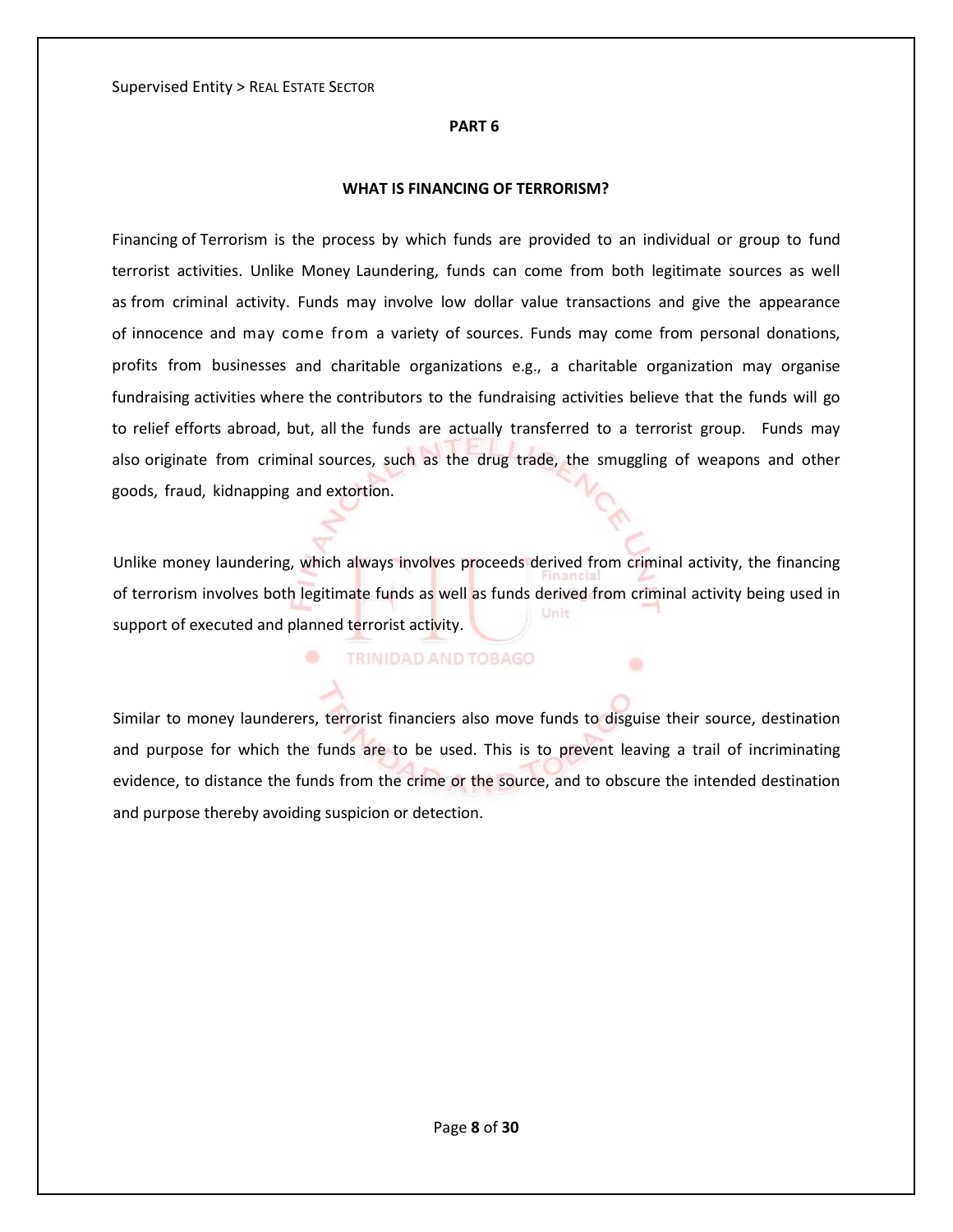#### **PART 7**

#### **WHY ARE ENTITIES IN THE REAL ESTATE SECTOR DESIGNATED AS LISTED BUSINESSES?**

The FATF, an inter-governmental body which sets international policies for Anti-Money Laundering and Counter-Financing of Terrorism issued forty (40) recommendations on Money Laundering and Terrorist Financing, in a bid to combat the misuse of financial systems by persons laundering money and financing terrorism. Recommendation 28 specified that certain non-financial businesses and professions (referred to as listed businesses), should be subject to a comprehensive regulatory and supervisory regime that ensures that they have effectively implemented the necessary measures to detect and deter money ELLIGE laundering and financing of terrorism.

Various reports produced by the FATF over the last few years have made reference to the fact that the real-estate sector may be one of the many vehicles used by criminal organisations to launder their illicitly obtained money. The real estate sector merits close consideration given the large scope of monetary transactions, its significant social impact, and because of the number of cases in which money laundering, and in limited circumstances terrorist financing and tax fraud schemes, have been detected. Abuse in this sector also has the undesirable effect of political, institutional and economic destabilisation. Moreover, due to the international nature of the real-estate market, it is often extremely difficult to identify real estate transactions associated with money laundering or terrorist financing. DAND

Historically there exists a commercial and residential real-estate market, and the property in both types of market may be bought and sold, managed and/or developed. More recently, new investment vehicles have emerged, including *property investment funds* (PIF) and *real estate investment trusts* (REIT). Such instruments allow average citizens to invest in markets – historically only available to the very wealthy – in order to create a diversified portfolio.

Investment in the real-estate sector offers advantages both for law-abiding citizens and for those who would misuse the sector for criminal purposes. Real property has historically appreciated in value, and many countries offer incentives to buyers, including government subsidies and tax reduction. Most importantly for misuse by criminals, however, is the facility the sector may provide for obscuring the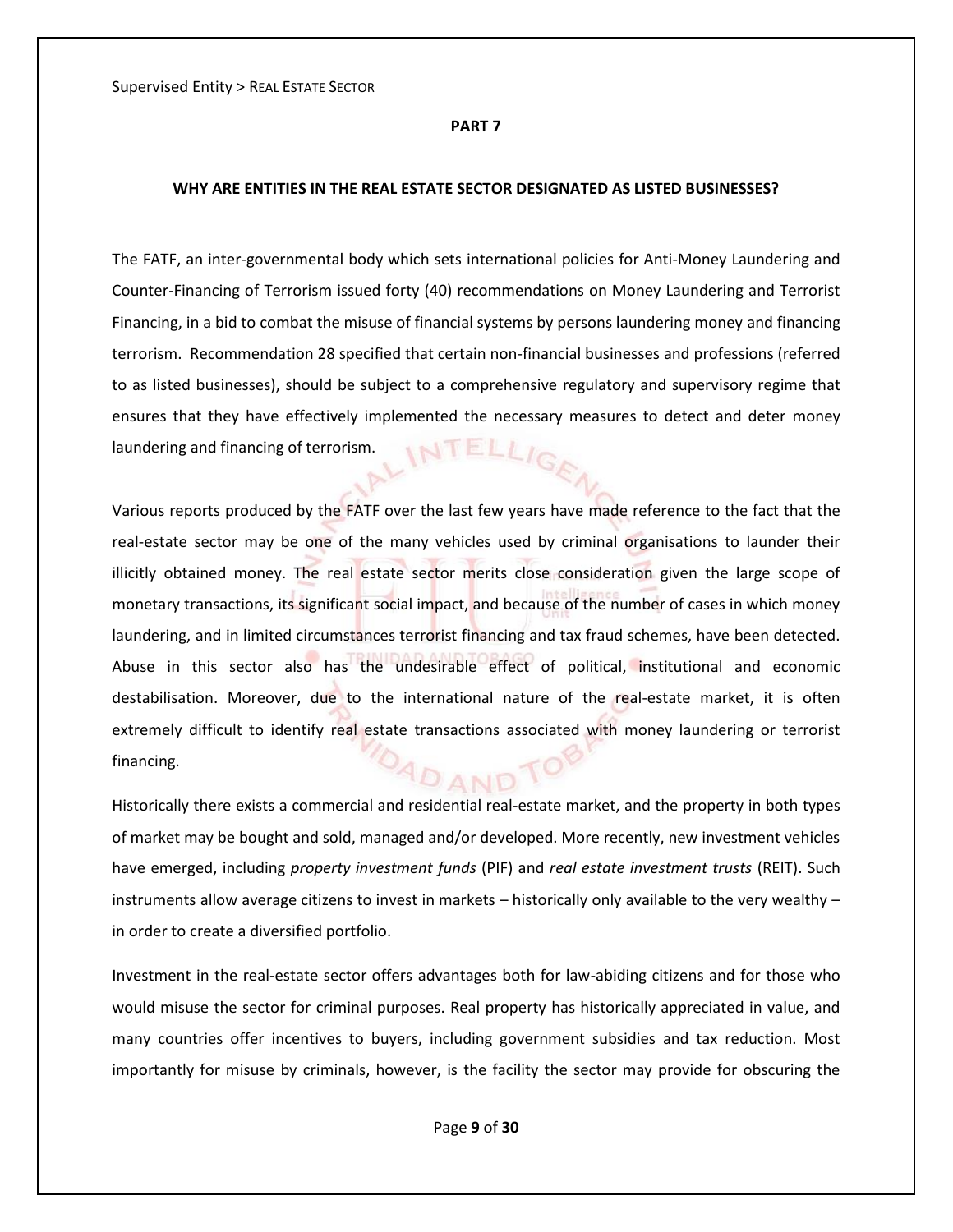true source of the funds and the identity of the (ultimate) beneficial owner of the real asset, which are two key elements of the money laundering process.

The real-estate sector is therefore of extraordinary importance to the economy in general and the financial system in particular. The widespread use of mechanisms allowing households to access the property market, the elimination of personal limitations on property ownership, the economic development and growth of tourism in many regions have all led to exponential growth in the number of financial transactions linked to real-estate. The extraordinary range of possibilities for misusing these processes also allows suspected criminals to integrate and enjoy illegally obtained funds.

Through the implementation of international standards in recent years, countries have put various measures into place within their formal financial sector – which includes, among others, banks and credit unions – in order to prevent money laundering and terrorist financing. Because of the tendency for illegal activity to move to other financial / economic areas that may have less formal oversight or where there is relatively less potential for detection, countries must consider extending AML/CFT measures to other parts of their economies, if they want to respond successfully to this threat. For the real-estate sector, this would necessarily include such key players as real-estate agents, legal advisors and notaries, all of whom are subject to AML/CFT supervision. **TRINIDAD AND TOBAGO** ÷

*RINIDAD AND TOBRO*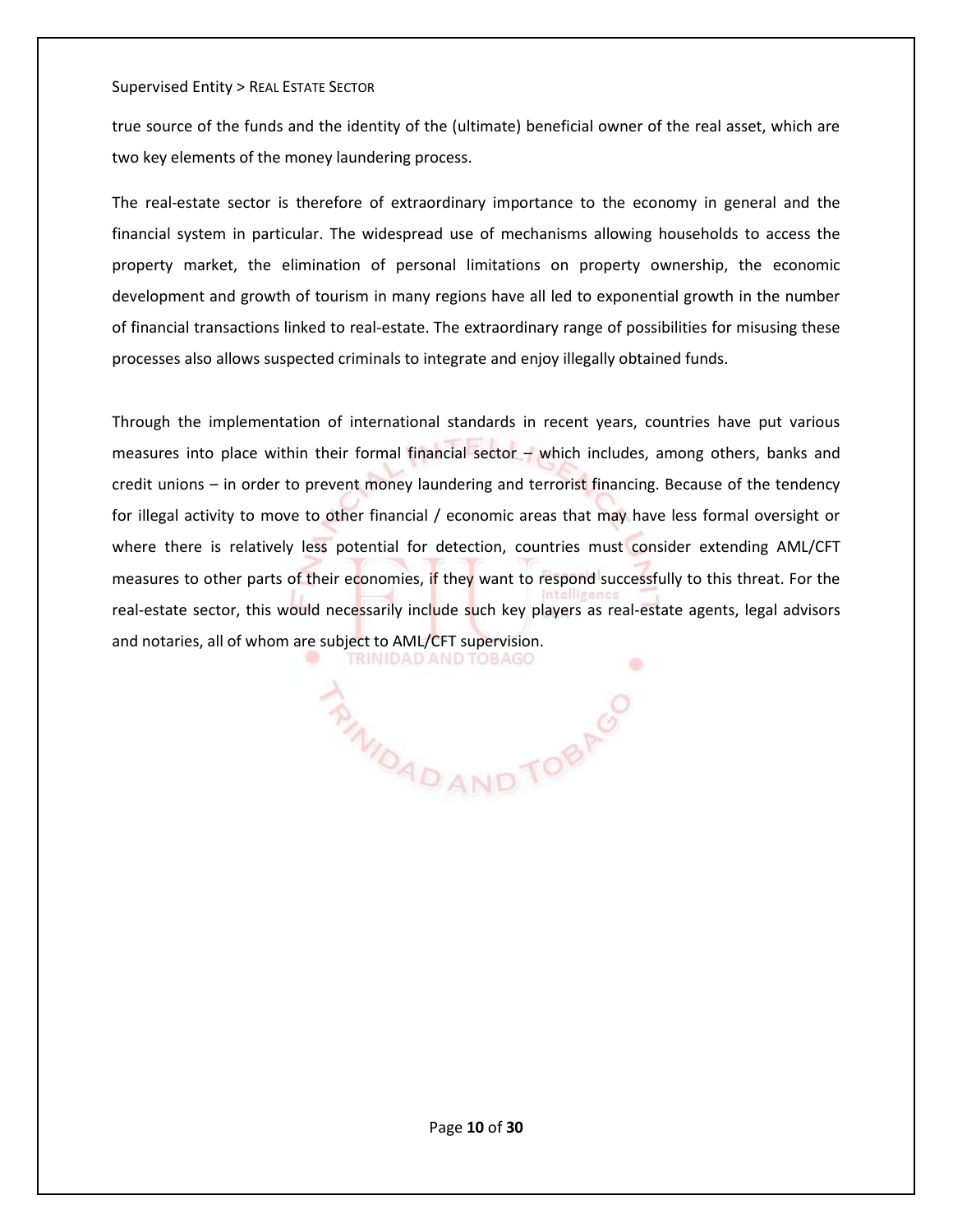## **PART 8**

## **EXAMPLES OF MONEY LAUNDERING USING THE REAL ESTATE SECTOR**

## **Case 1 - Use of Illegal Funds in Mortgage Loans and Interest Payments**

(Predicate offence: forgery, deception, fraud, money laundering)

Mr. X was the owner of Company A and the individual controlling its activities. Mr. X hired Mr. Y as front man of Company A. Company A had some low-profile activities in managing and exploiting properties. During the life of Company A, Mr. Y set up a relationship with Bank EUR that provided for accounts and payment services. The property managed by Company A was used for activities by other companies owned by Mr. X (for storage, for example).

Mr. X. planned to buy office buildings for EUR 8 000 000 via Company A. The office buildings had to be renovated to be marketable. Mr. X. knew a licensed assessor (real estate agent), Mr. Z. Mr. X. and Mr. Z found a way to set up a false but plausible assessments of the market value of the office buildings after renovation (EUR 13 000 000). Mr. X ordered Mr. Y to negotiate a mortgage with Bank EUR to finance the purchase and renovation of the property. Based on the assessment, Bank EUR was willing to grant a mortgage of EUR 13 000 000. Mr. Y entered into the loan agreement on behalf of Company A as the buying party. After the disbursement of the loan, the real estate was paid for. Mr X. then paid Mr. Y EUR 500 000 and had the remaining EUR 4.5 million, together with the proceeds of other criminal activities, transferred into several bank accounts in countries with strict bank secrecy. The mortgage of Bank EUR was presented to the foreign banks as the legitimate source of the funds that were being transferred to the accounts. In this way, the money was layered and integrated. The renovation of the office buildings never took place. Meanwhile the activities of Company A rapidly decreased. Company A finally went into default. Bank EUR called the loan, but Mr. Y was not in a position to reimburse it along with the interest payment. Mr Y stated that he was not aware of the persons behind Company A, their whereabouts and the background of the accounts to which the money was transferred.

## **Indicators and methods identified in the scheme:**

- Applying for a loan under false pretences.
- Using forged and falsified documents.

 $\overline{\phantom{a}}$ 

- The client persisted in a picture of the financial situation that was unrealistic or that could not be supported by documents.
- The loan amount did not relate to the value of the real estate.
- Successive buying and selling of the real property involved.
- The client had several mortgage loans relating to several residences

<sup>\*</sup>Cases taken from FATF Report - *Money Laundering and Terrorist Financing through the Real Estate Sector* – March 2007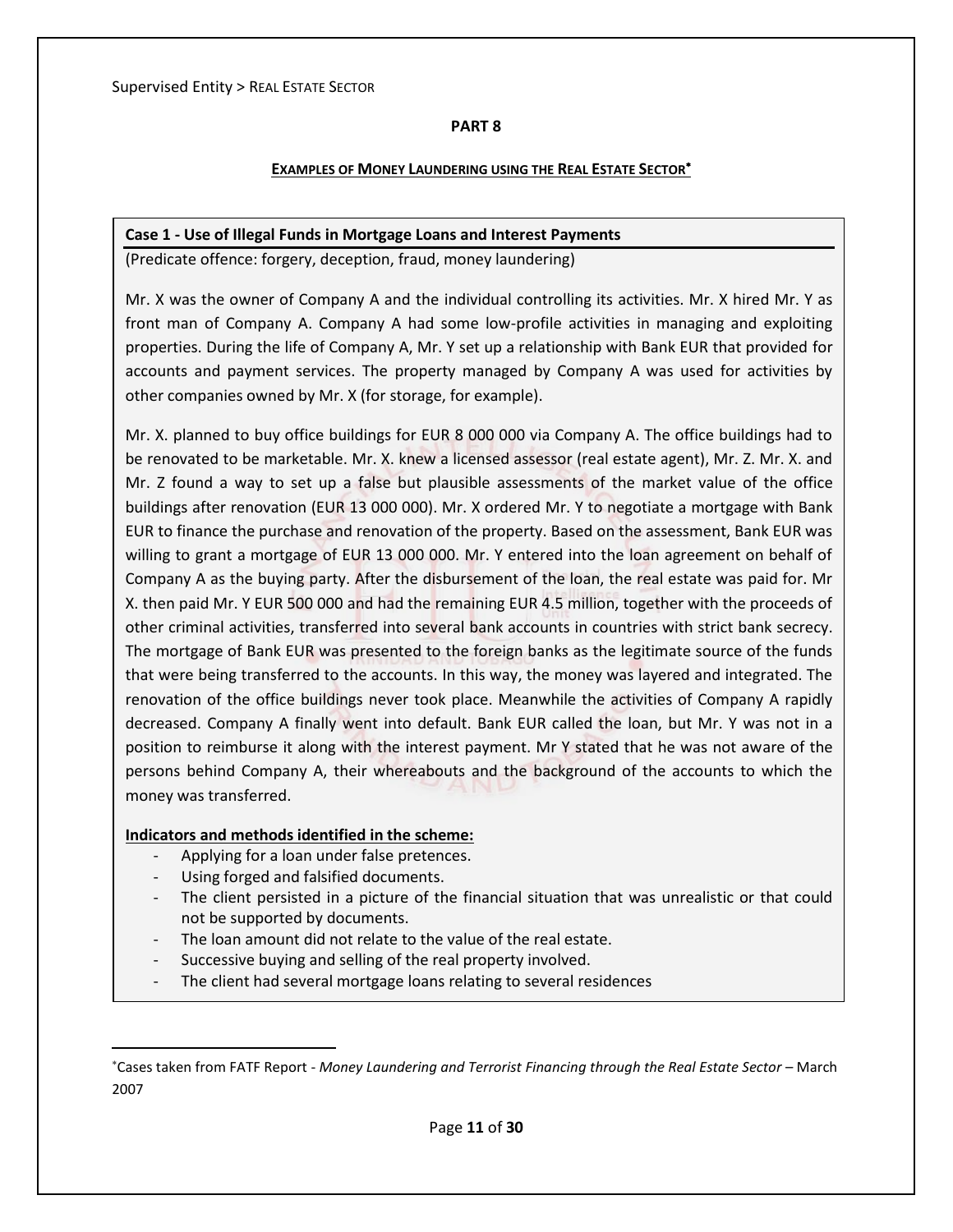## **Case 2 – Back-to-back Loan Used to Launder Funds**

(Predicate offence: forged loan agreement, in particular the failure to mention the security underlying the loan and money laundering)

Mr. X was a criminal who deposited funds via one of his corporate vehicles (Company A) into an account at Bank S. Company A was in an offshore jurisdiction that had strict bank secrecy. Mr X. was the owner of Company A, did not want to disclose his identity and thus used a **TCSP** to manage Company A. Mr. X used Company C to mask his real identity. Mr X also set up and controls Company B of which he is the owner. According to the public registers, the official owner and manager of Company B was Mr. Y who acts as a **front-man**. Company B owned several buildings that were rented out to natural persons and companies. This way Mr. X generated legal rental income via Company B. Mr. X was short of money from legitimate sources to expand his legal activities. Based on the financial situation of Company B, Bank N was not willing to grant a loan without additional security. He set up a **back-to-back loan** structure to use his criminal money to invest in real estate.

Bank N was willing to lend money to Company B under the condition that Company B provided sufficient collateral and was willing to pay a high-risk premium on top of the market interest rate. Mr. X. arranged for Bank S to provide a **bank guarantee** to Bank N which could be drawn by Bank N on Bank S in case of a default on the loan. Bank N´s credit risk regarding Company B was then fully covered. The loan fit into the financial situation and activities of Company B.

Bank S was willing to provide the bank guarantee to Bank N in name of Company A, with the **pledged deposit** as collateral. The money deposited in Bank S originated from the criminal activities of Mr. X. If Bank N were to withdraw the guarantee on Bank S, Bank S would have used the deposit pledged by Company A to settle the payment with Bank N. For Bank N the original collateral provider Company A, *i.e.* Mr X, was not visible. Bank N only saw Bank S´s guarantee. Bank N lent the money to Company B. Through the payment by Bank N as part of the reimbursement of the back-to-back loan, Mr. X was able to provide a valid reason for the money used to finance the real estate. The collateral originated from criminal activities. The laundered money was invested in real estate that provided for legal rental income.

The earnings of Company B were continuously skimmed off by Mr. X to finance his illegal activities. Company B initially made loan and interest payments to Bank N. After a period of time, Company B stopped the payment of the principal and interest. Based on the loan agreement and the banking terms, Bank N withdrew the bank guarantee on Bank S. Bank S used the pledged deposit to settle the payment to Bank N.

#### **Indicators and methods identified in the scheme:**

- No reference in the loan agreement to the underlying collateral.
- The collateral provided was not sufficient
- The collateral provider and other parties involved in the loan structure were not known.
- The borrower of the money was not willing to provide information on the identity and background of the collateral provider nor on the other parties involved in the loan structure.
- The complex nature of the loan scheme could not be justified
- There was an unexpected loan default.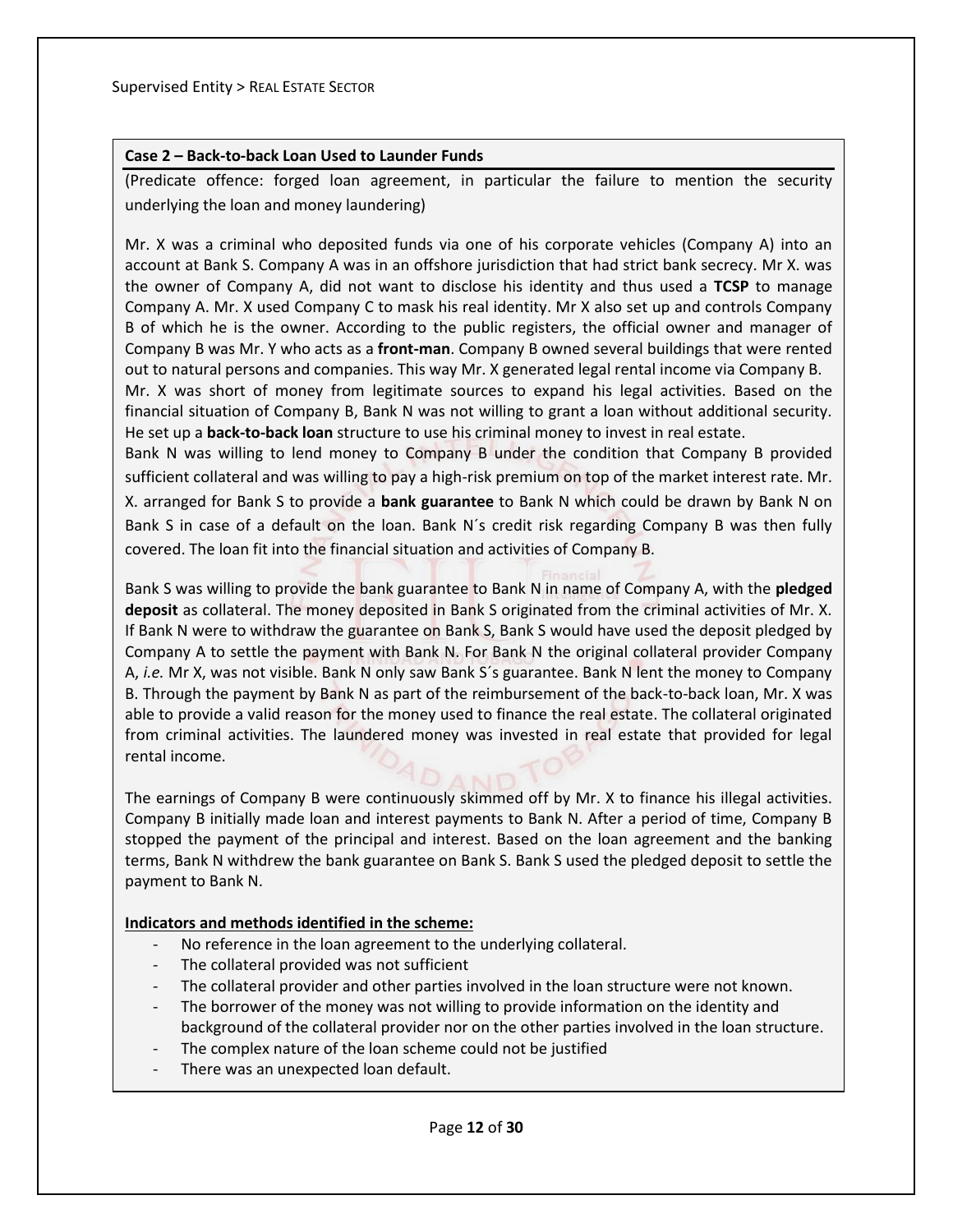## **PART 9**

## **WHAT ARE YOUR AML/CFT LEGAL OBLIGATIONS?**

The AML/CFT laws of Trinidad and Tobago impose obligations on you to:

- *I. Register with the FIU*
- *II. Submit Reports to the FIU*
- *III. Not to "Tip-off"*
- *IV. Keep Records*
- *V. Ascertain client identity*
- *VI. Ascertain whether the client is acting for a Third Party*
- *VII. Appoint a Compliance Officer and Alternate Compliance Officer*
- *VIII. Develop a written effective Compliance Programme*
- *IX. Implement your Compliance Programme and conduct periodic reviews*

## **I. REGISTRATION WITH THE FIU**

You must register with the FIU for the purpose of identifying yourself as an entity which is supervised by the FIU if you perform any of the specified activities.  $\bigcirc$  BAGO

Financial Intelligence

You must register with the FIU within three (months) of commencing business activity or incorporation as a company, whichever is the earlier date.

You must also notify the FIU where there is a change of Directors, Owners, Partners or Compliance Officer within six (6) months of such change.

You must also notify the FIU of a change of address of your registered office or principal place of business within six (6) months of such change.

## **(1)** *How to Register*

The registration process is very simple and free of charge. On-line pre-registration is available through the FIU's website. However, you must download and print the completed preregistration form. To complete the registration process you must sign your printed preregistration form and **manually submit this to the FIU**. Register on **the FIU Registration Form**  which you may access by **[clicking here.](https://www.fiu.gov.tt/wp-content/uploads/FIU-Registration-Form.pdf)**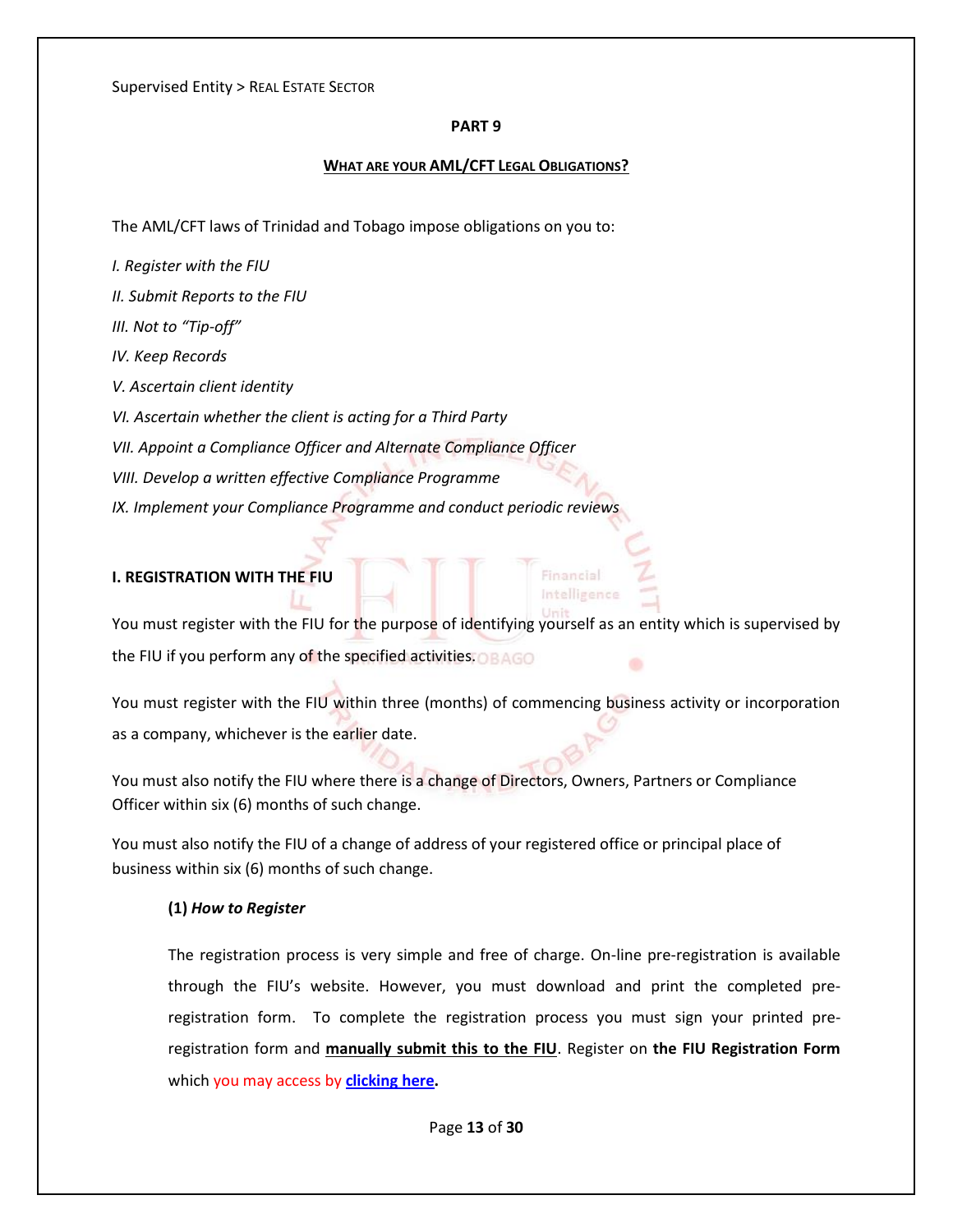## *(2) Offences*

Failure to register within the time stipulated is an offence and you are liable on summary conviction to a fine of \$50,000 and to a further fine of \$5,000 for each day the offence continues.

Failure to notify the FIU of a change of address of your registered office or principal place of business within six months is an offence and you are liable on summary conviction to a fine of \$20, 000.

Failure to notify the FIU of a change of Directors, Owners, Partners or Compliance Officer within six (6) months will be an offence and you will be liable on summary conviction to a fine of \$20,000.

> Financial Intelligence Unit

## **II. SUBMITTING REPORTS TO THE FIU**

**(1)** *Suspicious Transactions/Activities Reports*

You are required to send to the FIU two (2) types of reports:

a**) reports of Suspicious Transactions or Activities (STRs/SARs) ; and** 

b) **reports of Terrorist Funds in your possession.**

The relationship between reporting entities and the FIU is a key one, because the FIU can only perform its analytical function to produce financial intelligence if the various reporting entities report the critical information they have.

**Failing to report to the FIU knowledge or suspicion of crime proceeds or terrorist property is a criminal offence.** If you continue to deal with such a transaction or funds knowing or having reasonable grounds to believe that the funds are crime proceeds or terrorists' funds and you do not report it to the FIU then you may have committed the offence of Money Laundering or Financing of Terrorism.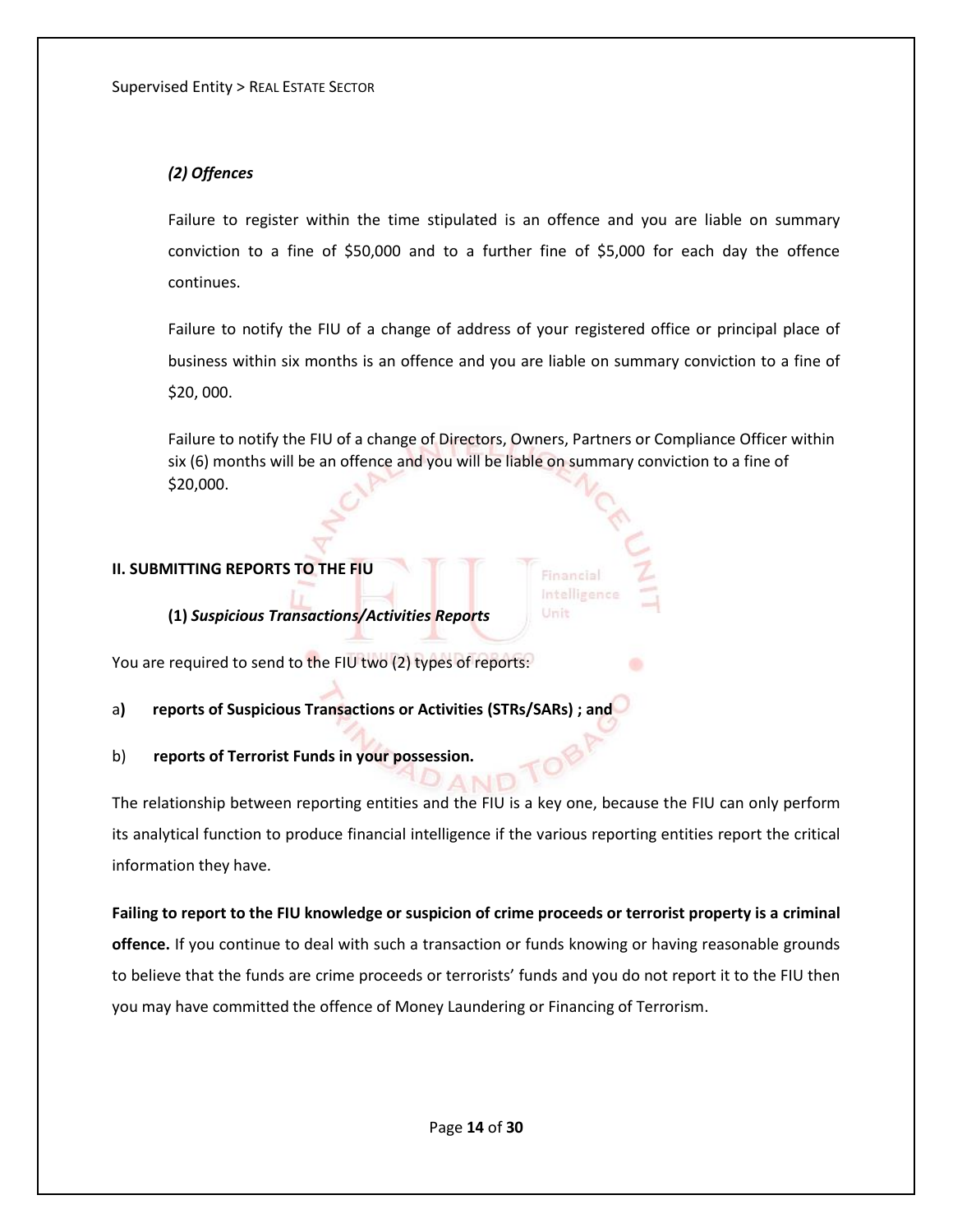## **a) Reporting Suspicious Transactions/Activities**

**i.** You must submit a Suspicious Transaction Report or Suspicious Activity Report (STR/SAR) to the FIU where you know or have reasonable grounds to suspect:

- that funds being used for the purpose of a transaction are the proceeds of a crime; or

- a transaction or an attempted transaction is related to the commission or attempted commission of a Money Laundering offence; or

- that funds are linked or related to, or to be used for terrorism, terrorist acts or by terrorist organizations or those who finance terrorism.

The STR/SAR must be submitted within fourteen (14) days of the date the transaction was **deemed** to be suspicious.

**ii.** You **must** submit a STR/SAR to the FIU **immediately** if a designated entity\* attempts to enter into a transaction or continue a business relationship. You must not enter into or continue a business transaction or business relationship with such entity.

**\*A designated entity means any individual or entity and their associates designated as terrorist entities by the Security Council of the United Nations.** 

Report using the **STR/SAR Form** which you may access by **[clicking here.](https://www.fiu.gov.tt/wp-content/uploads/Trinidad-and-Tobago-Suspicious-Activity-Report-Form-October-02-2019.pdf)** 

You may access the **Security Council of the United Nations List ("the UN list') by [clicking here](https://www.un.org/sc/suborg/en/sanctions/1267/aq_sanctions_list)**.

**[Click here](https://www.fiu.gov.tt/wp-content/uploads/Guidance-Note-on-STR-SAR-Reporting-Standard-October-02-2019.pdf)** for **STR Reporting Standard No 1 of 2011** to guide you in completing the STR/SAR form.

**iii.** *Defining Knowledge and Suspicion*

The first criterion provides that, before you become obliged to report, **you must know or have reasonable grounds for suspecting,** that some other person is engaged in Money Laundering or Financing of Terrorism.

If you actually 'know' that your client is engaged in Money Laundering, then your situation is quite straightforward – the first criterion is met. However, knowledge can be inferred from the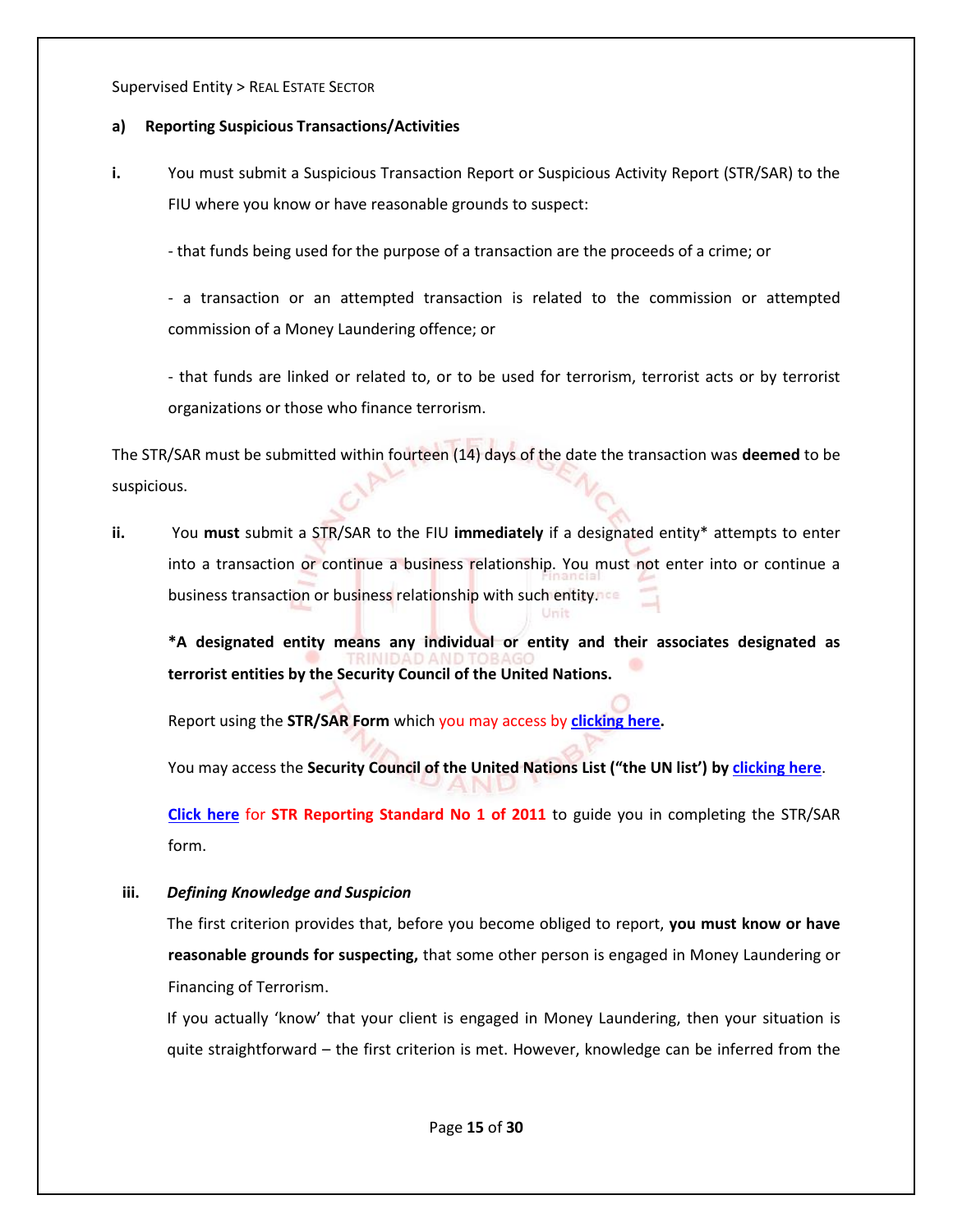surrounding circumstances, for example, a failure to ask obvious questions may be relied upon by a jury to imply knowledge.

You are also required to report if you have 'reasonable grounds' to suspect that the client or some other related person is engaged in Money Laundering or Financing of Terrorism. By virtue of this second, 'objective' test, the requirement to report will apply to you if based on the facts of the particular case, a person of your qualifications and experience would be expected to draw the conclusion that those facts should have led to a suspicion of Money Laundering or Financing of Terrorism. The main purpose of the objective test is to ensure that Trust and Company Service Providers (and other regulated persons) are not able to argue that they failed to report because they had no conscious awareness of the Money Laundering activity, e.g. *by having turned a blind eye to incriminating information which was available to them or by claiming that they simply did not realise that the activity concerned amounted to money laundering*.

#### **iv.** *Attempted Transactions*

You also have to pay attention to **suspicious attempted transactions**. If a client attempts to conduct a transaction, but for whatever reason that transaction is not completed, and you think that the attempted transaction is suspicious, you must report it to the FIU. Therefore, an attempt is only when concrete action has been taken to proceed with the AD AND TOP transaction.

inancial Intelligence

**NOTE:** It is only when you know or reasonably suspect that the funds are criminal proceeds or related to Money Laundering or Financing of Terrorism that you have to report: you do not have to know what the underlying criminal activity is or whether illegal activities have actually occurred.

Money Laundering can take place with any amount of money/cash. If you think a \$1,000 transaction is suspicious, you must report it to the FIU.

You must report suspicious transactions/activities and terrorist funds **on the STR/SAR Form which you may access by [clicking here.](https://www.fiu.gov.tt/wp-content/uploads/Trinidad-and-Tobago-Suspicious-Activity-Report-Form-October-02-2019.pdf)**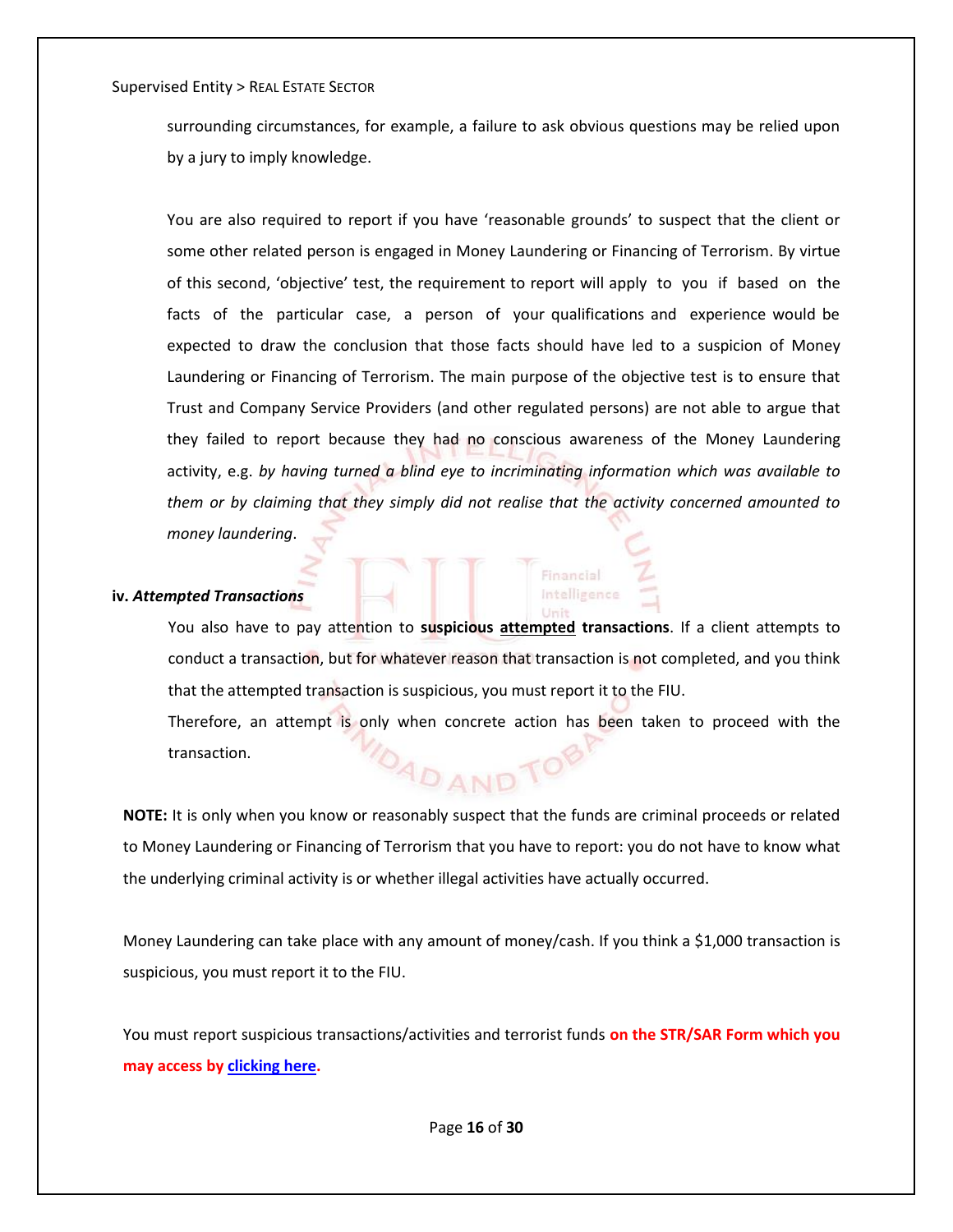**[Click here](https://www.fiu.gov.tt/wp-content/uploads/Guidance-Note-on-STR-SAR-Reporting-Standard-October-02-2019.pdf) for Guidance Note on Suspicious Transaction/Activity Reporting Standards to guide you in completing the STR/SAR form.**

## *Identifying a Suspicious Transaction/Activity*

You must determine whether a transaction or activity is suspicious based on your knowledge of the customer and of the industry. You are better positioned to have a sense of particular transactions which appear to lack justification or cannot be rationalized as falling within the usual methods of legitimate business. While general indicators may point to a suspicious transaction, industry-specific indicators would also help you and your employees to better identify suspicious transactions whether completed or attempted.

## What are the risk indicators for the Real Estate Sector?

The real estate sector can be used to facilitate money laundering through each of the three money laundering stages: placement, layering and integration and/or the financing of terrorism. The following circumstances may indicate a risk of money laundering or terrorism financing Unit occurring:

#### **TRINIDAD AND TORAGO**

- i. Client sells property below market value with an additional 'under the table' payment;
- ii. Client purchases property without inspecting it;
- iii. Client buys back a property that he or she recently sold;
- iv. Client purchases multiple properties in a short time period, and seems to have few concerns about the location, condition, and anticipated repair costs, etc. of each property;
- v. Frequent change of ownership of same property, particularly between related or acquainted parties;
- vi. If a property is re-sold shortly after purchase at a significantly different purchase price, without corresponding changes in market values in the same area;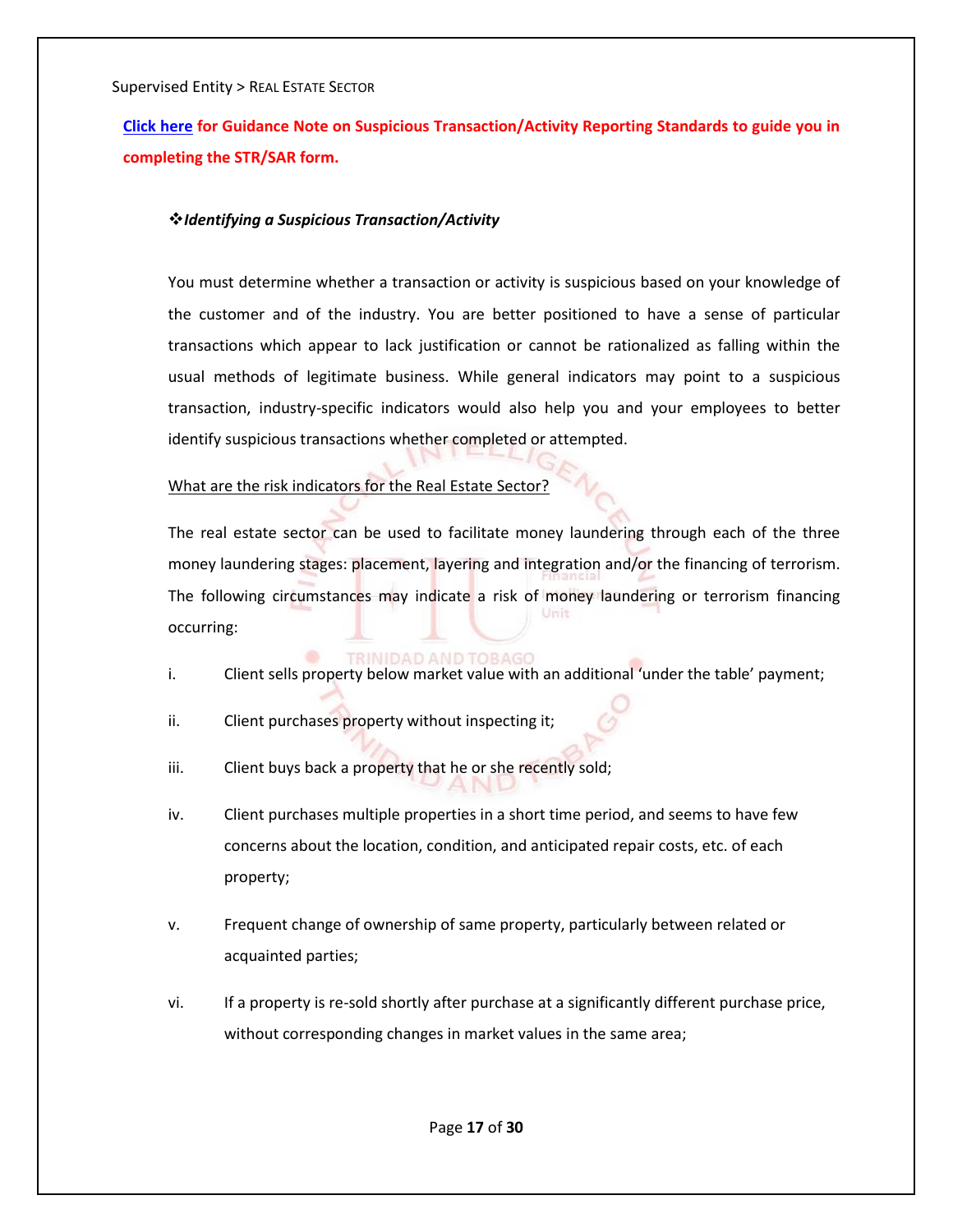- vii. Client wants to purchase property in someone else's name such as an associate or a relative (other than a spouse) or makes a last minute substitution of the purchasing party's name without a reasonable explanation.
- viii. Client does not want to put his/her name on any document that would connect him/ her with the property or uses different names such as on Offers to Purchase, contract for sale and deposit receipts;
- ix. Transactions which are not completed in seeming disregard of a contract clause penalizing the buyer with loss of the deposit if the sale does not go ahead;
- x. Client pays initial deposit with a cheque from a third party, other than a spouse or a parent;
- xi. Client pays substantial down payment in cash and balance is financed by an unusual source for example a third party or private lender;
- xii. Transactions in which the parties show a strong interest in completing the transaction quickly, without there being good cause; Unit
- xiii. Client's home or business telephone number has been disconnected or there is no such number;

See the **[Appendix](#page-26-0)** (pages 27-30) for a list of red flags and suspicious indicators of which you should be cognizant. PAND

## **(2) Reporting** *Terrorist Property/Funds*

a. You **must report immediately** to the FIU the existence of funds within your business where you know or have reasonable grounds to suspect that the funds belong to an individual or legal entity who:

i. commits terrorist acts or participates in or facilitates the commission of terrorist acts or the financing of terrorism; or

ii. is a designated entity according to the United Nations Security Councils 2253 listings; or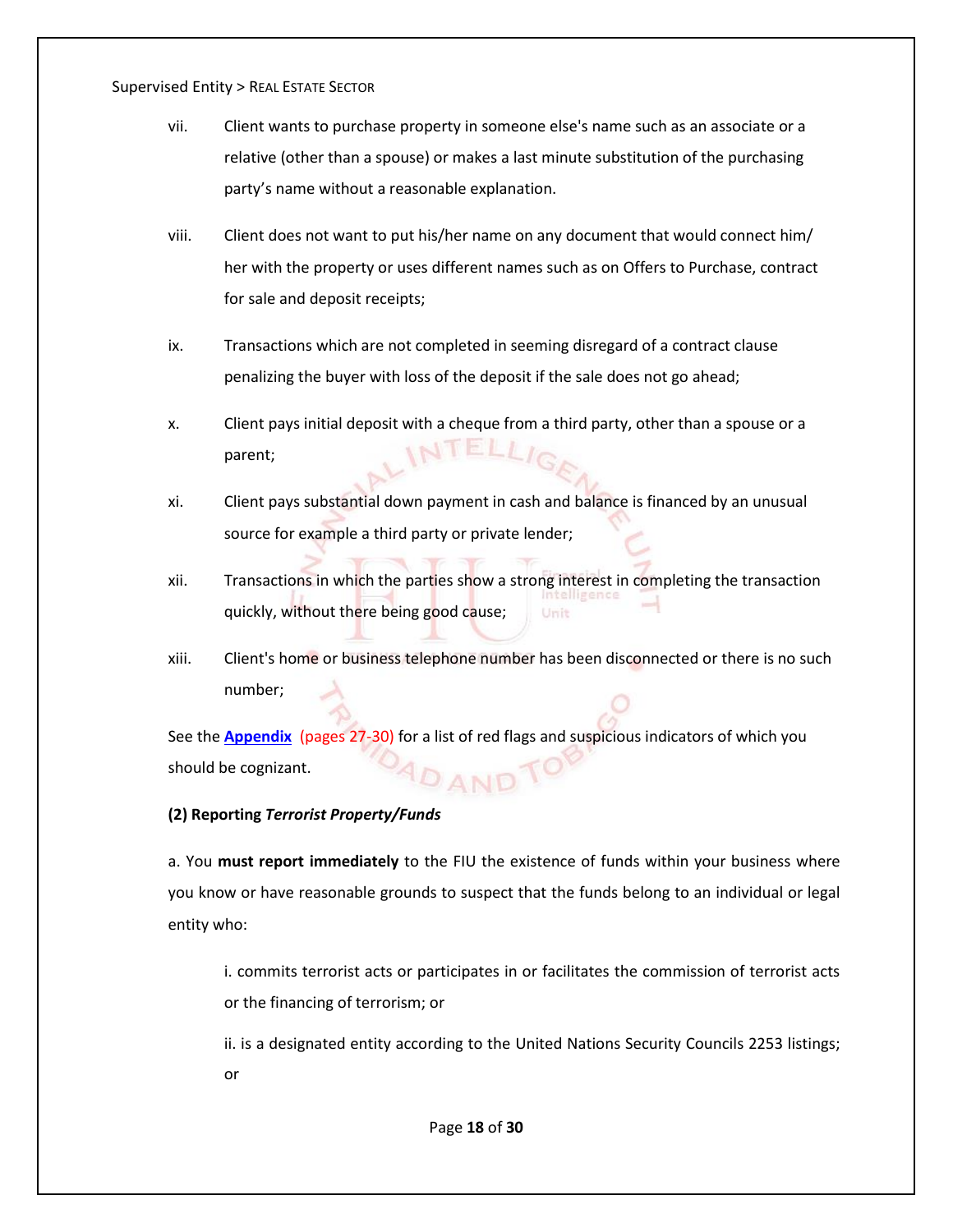iii. is a Listed Entity as included in the Trinidad & Tobago Consolidated List of Court Orders? [Click](https://www.fiu.gov.tt/about-us/news/court-orders/) here for Trinidad & Tobago Consolidated List of Court Orders web page.

b. You **must report immediately** to the FIU where you know or have reasonable grounds to believe that a person or entity named on the UN list or the list circulated by the FIU has funds in Trinidad and Tobago.

Report the existence or suspicion of terrorist funds on the **Terrorist Funds Report - FIU TFR Form** which you may access by **[clicking here.](https://www.fiu.gov.tt/wp-content/uploads/Terrorist-Funds-Report-May-18-2016.pdf)** 

#### **III. NO TIPPING-OFF**

When you have made a suspicious transaction report to the FIU, you or any member of your staff must not disclose the fact or content of such report to any person. It is an offence to tell any person, including the customer, that you have or your business has filed a suspicious transaction report (STR/SAR) about the customer's transactions.

You must also not disclose to anyone any matter which may prejudice Money Laundering or Financing of Intelligence Terrorism investigation or proposed investigation. Unit

This prohibition applies to any person acting, or purporting to act on behalf of the business including any agent, employee, partner, director or other officer, or any person engaged under a contract for services.

#### **IV. RECORD KEEPING**

You are required to keep a record of each and every transaction for a specified period. Record keeping is important for use in any investigation into, or analysis of, possible Money Laundering or Financing of Terrorism offence. Records must be kept in a manner which allows for swift reconstruction of individual transactions and provides evidence for prosecution of Money Laundering and other criminal activities.

You must keep the following records in electronic or written format for at least six (6) years or such longer period as the FIU directs. The records must be kept for six (6) years after the end of the business relationship or completion of a one-off transaction:

(1). All domestic and international transaction records;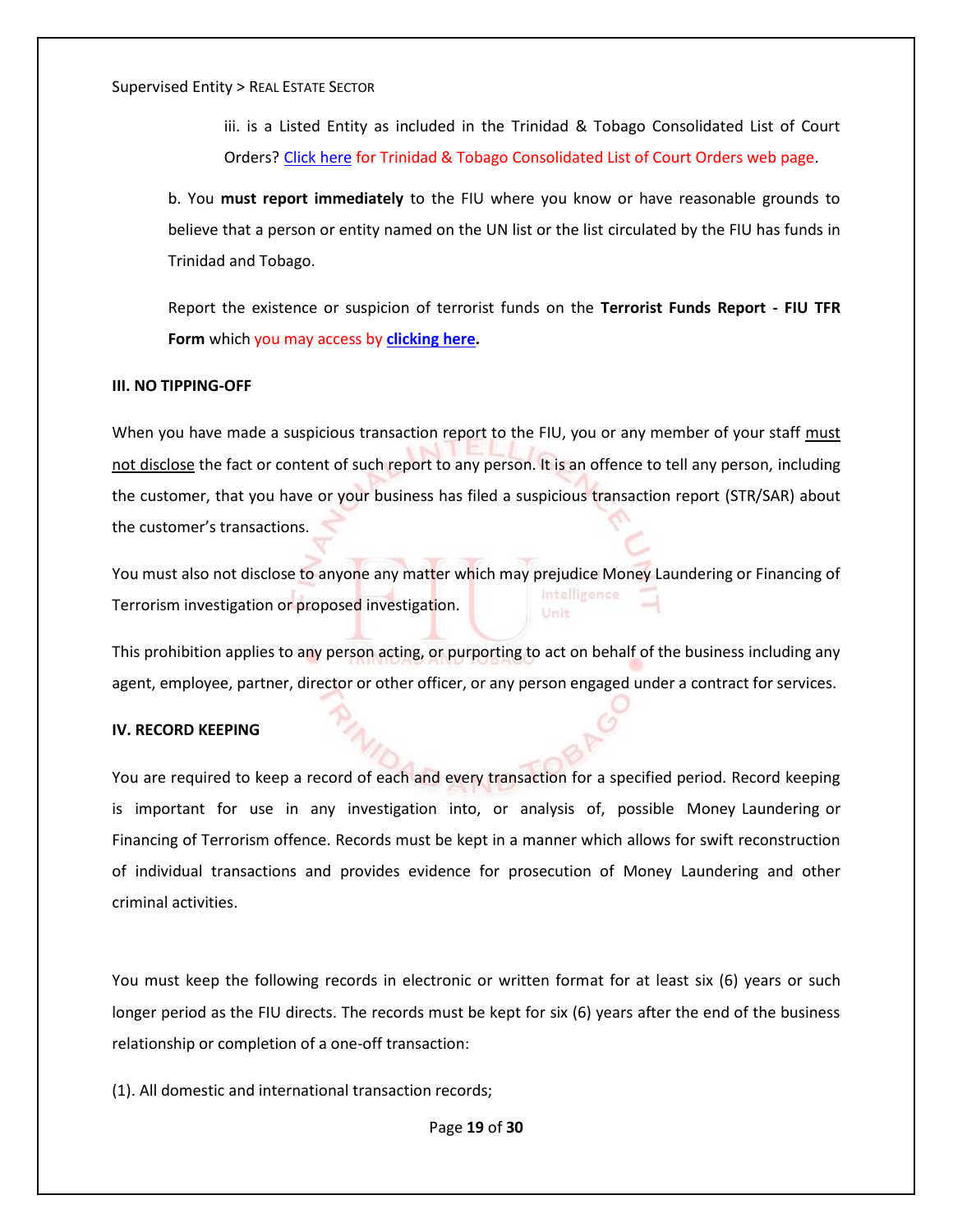- (2). Source of funds declarations;
- (3). Client identification records;
- (4). Client information records;
- (5). Copies of official corporate records;
- (6). Copies of suspicious transaction reports submitted by your staff to your Compliance Officer;
- (7). A register of copies of suspicious transaction reports submitted to the FIU;
- (8). A register of all enquiries made by any Law Enforcement Authority or other competent authority;
- (9). The names, addresses, position titles and other official information pertaining to your staff;
- (10). All Wire transfers records (originator and recipient identification data); and
- (11). Other relevant records.

## **V. ASCERTAINING IDENTITY**

You must identify and verify the identity of customers who engage in financial transactions equal to or above TTD 90,000. Financial transactions equal to or above TTD 90,000include situations where the transaction is carried out in a single operation or in several operations that appear to be linked.

inancial Intelligenc

If you are unable to identify and verify a client's identity or obtain sufficient information about the nature and purpose of a transaction, you must **NOT** carry out a transaction for that client or enter into a business relationship with the client and you must terminate any business relationship already established. You should also consider submitting a STR/SAR to the FIU.

Page **20** of **30** *Verifying a client's identity* will include gathering relevant identification documentation which will be a valid passport, national identification card or driver's licence. You should also obtain the permanent address of such a person and proof of address. In the case of an organization, you must ascertain that the client is duly authorized to act for the organization. Where acting for a corporate client for a transaction you should ascertain the identity of the Directors, partners, beneficial owners and other relevant officers of the company. Further and to the extent which may be relevant obtain the certificate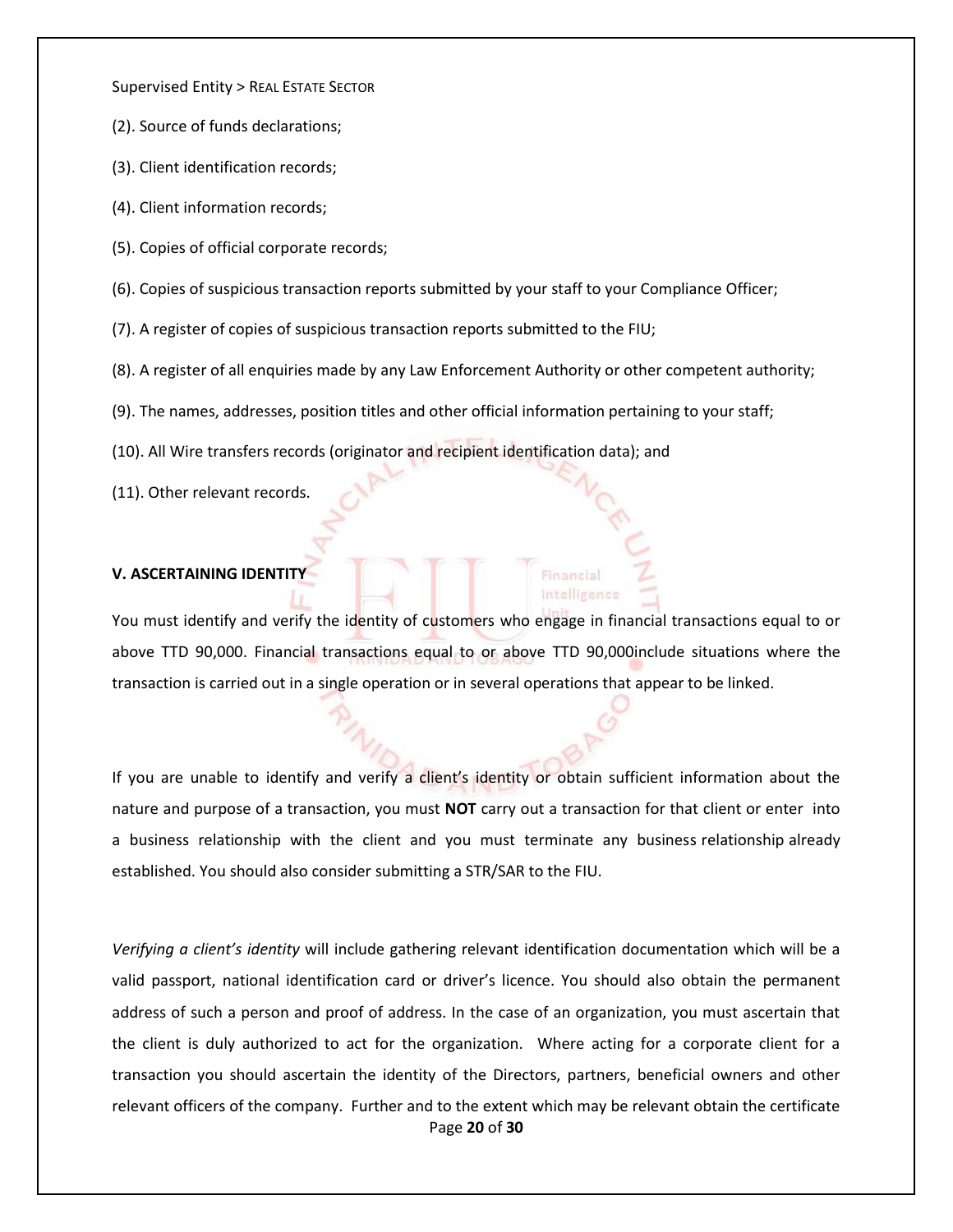of incorporation, copy of byelaws (where applicable), management accounts and information on identity of shareholders holding more than 10% of paid up share capital.

There are circumstances where the risk of money laundering or terrorist financing is higher, and Enhanced Due Diligence (EDD) measures have to be taken. You must take specific measures to identify and verify the identity of the following high risk persons (individuals or entities):

- 1. Any person who conducts a large cash transaction or receives a large pay-out i.e. equal to or over TTD 90,000;
- 2. Any person who conducts business transactions with persons and financial institutions in or from other countries which do not or which insufficiently comply with the recommendations of the Financial Action Task Force ("the FATF").

**[Click here](https://www.fiu.gov.tt/wp-content/uploads/32.pdf)** for FATF High Risk and Non-Cooperative Jurisdictions;

3. Domestic and Foreign Politically Exposed Persons (PEPs).

**[Click here](https://www.fiu.gov.tt/wp-content/uploads/Customer-Due-Diligence-Guide-No-1-of-2011.pdf)** for Customer Due Diligence Guide No. 1 of 2011 for the categories of persons who are PEPs;

- 4. Any client or transaction or service or product type that you have identified as posing a higher risk to your business e.g., transactions which involve high levels of funds or cash.
- 5. Any individual or entity who conducts complex, unusual large transactions, (whether completed or not), unusual patterns of transaction and insignificant but periodic transactions which have no apparent economic or visible lawful purpose;
- 6. Any individual or entity who conducts business transactions with persons and financial institutions in or from other countries which do not or insufficiently comply with the recommendations of the Financial Action Task Force ("the FATF"). **[Click here](https://www.fiu.gov.tt/wp-content/uploads/32.pdf)** for **FATF High Risk and Non-Cooperative Jurisdictions**.
- 7. Any individual or entity for whom you have to send a suspicious transaction report to the FIU (reasonable measures and exceptions apply e.g. to avoid **tipping-off**)

You must apply EDD measures to high risk clients and situations which include, but are not limited to:

- Obtaining additional information on the customer e.g., additional form of Government issued identification;
- Obtaining details of the source of the client's funds and the purpose of the transaction if relevant;
- Verifying the source of funds for the transaction e.g., if client states the cash is from his bank account, ask for proof;
- Obtaining approval from a senior officer to conduct the transaction;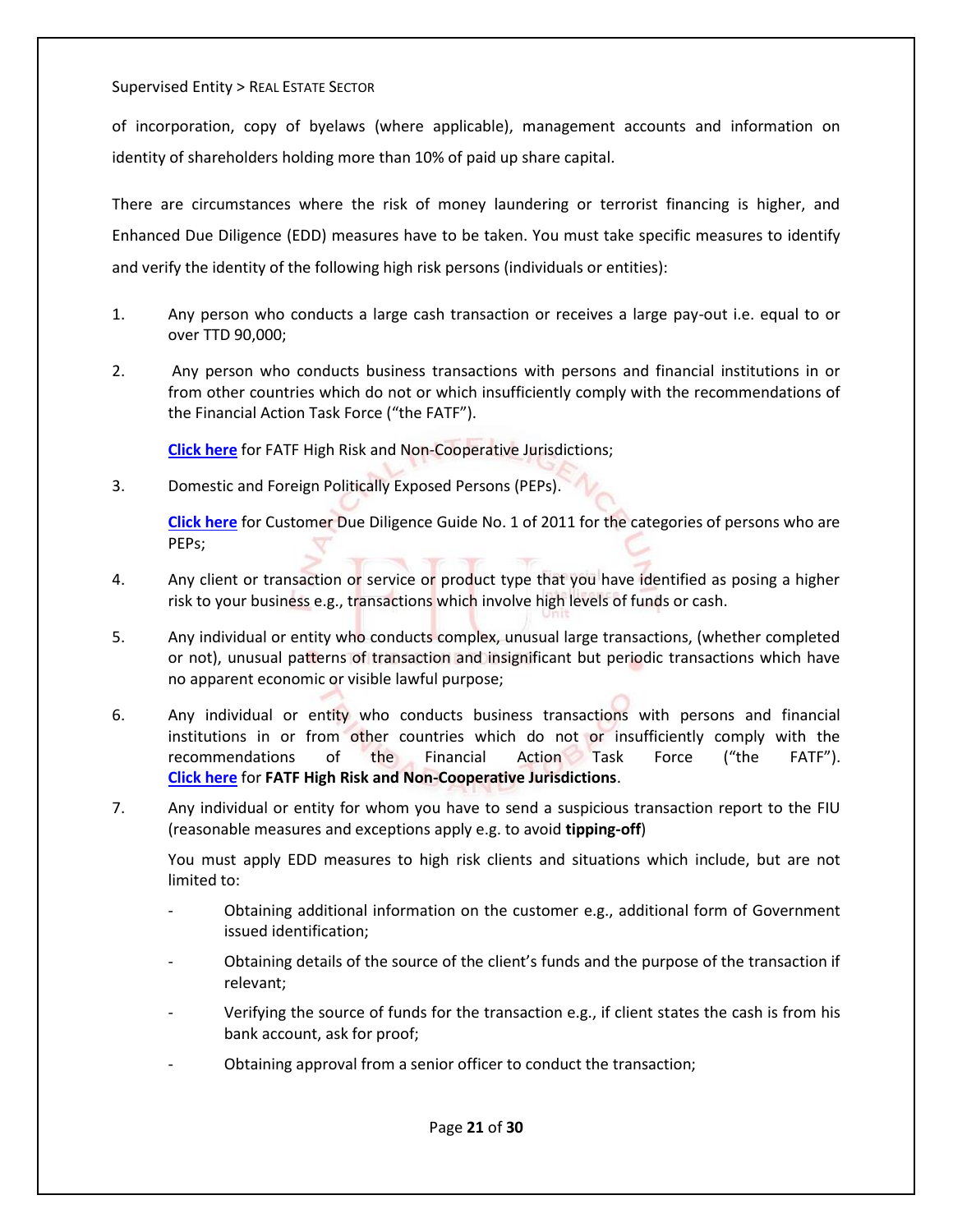- Applying supplementary measures to verify or certify the documents supplied or requiring certification by a financial institution;
- Ongoing monitoring (e.g., monthly, quarterly, annually or on a transaction basis) of the client's account throughout the relationship; and
- implementing any other customer identification policies and procedures to prevent money laundering and financing of terrorism.

## **VI. Is the Client acting for a Third Party?**

You must take reasonable measures to determine whether the client is acting on behalf of a third party especially where you have to conduct EDD.

Such cases will include where the client is an agent of the third party who is the beneficiary and who is providing the funds for the transaction. In cases where a third party is involved, you must obtain information on the identity of the third party and their relationship with the client**.**

## **[Click here](https://www.fiu.gov.tt/wp-content/uploads/Customer-Due-Diligence-Guide-No-1-of-2011.pdf) for Customer Due Diligence Guide No. 1 of 2011**

Financial Intelligence Unit

## **VII. APPOINT A COMPLIANCE OFFICER**

You must appoint a senior employee or other competent professional as approved in writing by the FIU as a designated Compliance Officer ("CO") for your business/firm. The individual you appoint will be responsible for the implementation of your compliance regime. Where an external party is the designated CO the responsibility for compliance obligations will be that of the business.

You must also appoint an alternate for the CO ("ACO") who shall be a senior employee or such other competent professional as approved in writing by the FIU. The alternate shall discharge the functions of the CO in his absence.

The identity of the CO and ACO must be treated with the strictest confidence by you and your staff.

You must obtain the approval of the FIU for the person nominated as the CO and ACO. If you change your CO and ACO you must inform the FIU immediately and get the FIU's approval for the new CO and ACO.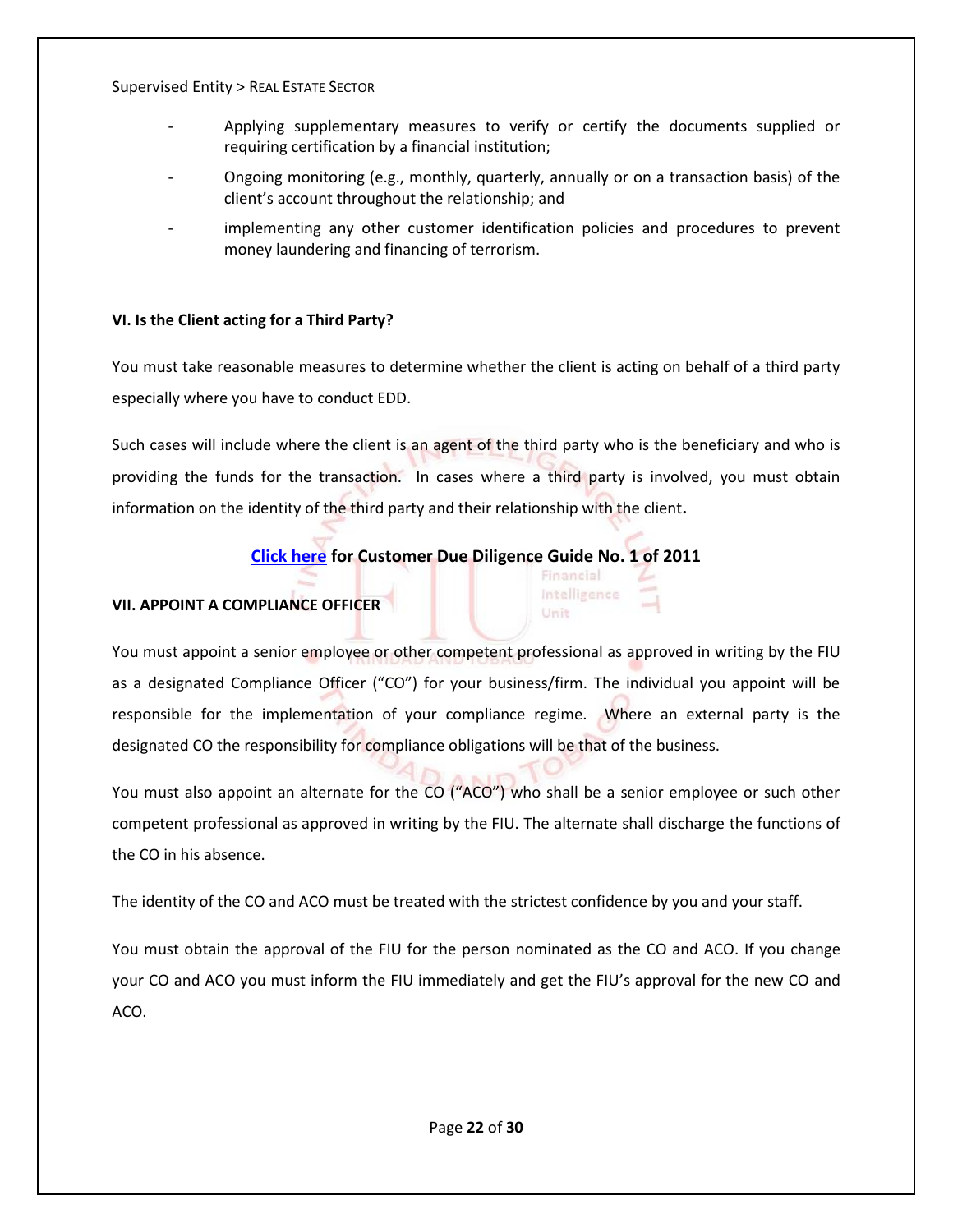Your CO should have the authority and the resources necessary to discharge his or her responsibilities effectively. Depending on your type of business, your CO should report, on a regular basis, to the board of directors or senior management, or to the owner or chief operator.

If you are a small business, employing five (5) persons or less, the CO must be the person in the most senior position.

If you are the owner or operator of the business and do not employ anyone, you can appoint yourself as CO.

If you are a business employing over five [5] persons, the CO should be from a senior management level and have direct access to senior management and the board of directors. Further, as a good governance practice, the appointed CO in a large business should not be directly involved in the receipt, transfer or payment of funds.

Your CO should have the authority and the resources necessary to discharge his or her responsibilities effectively. The CO must: Financial

a) have full responsibility for overseeing, developing, updating and enforcing the AML/CFT Programme; TRINIDAD AND TOBAGO

Intelligence

b) have sufficient authority to oversee, develop, update and enforce AML/CFT policies and procedures throughout the company; and

c) be competent and knowledgeable regarding AML/CFT issues and risks.

Depending on your type of business, your CO should report, on a regular basis, to the board of directors or senior management, or to the owner or chief operator of the business.

The CO's responsibilities include:

- i. Submitting STRs/SARs and TFRs to the FIU and keeping relevant records;
- ii. Acting as Liaison officer between your business and the FIU;
- iii. Implementing your Compliance Programme;
- iv. Directing and enforcing your Compliance Programme;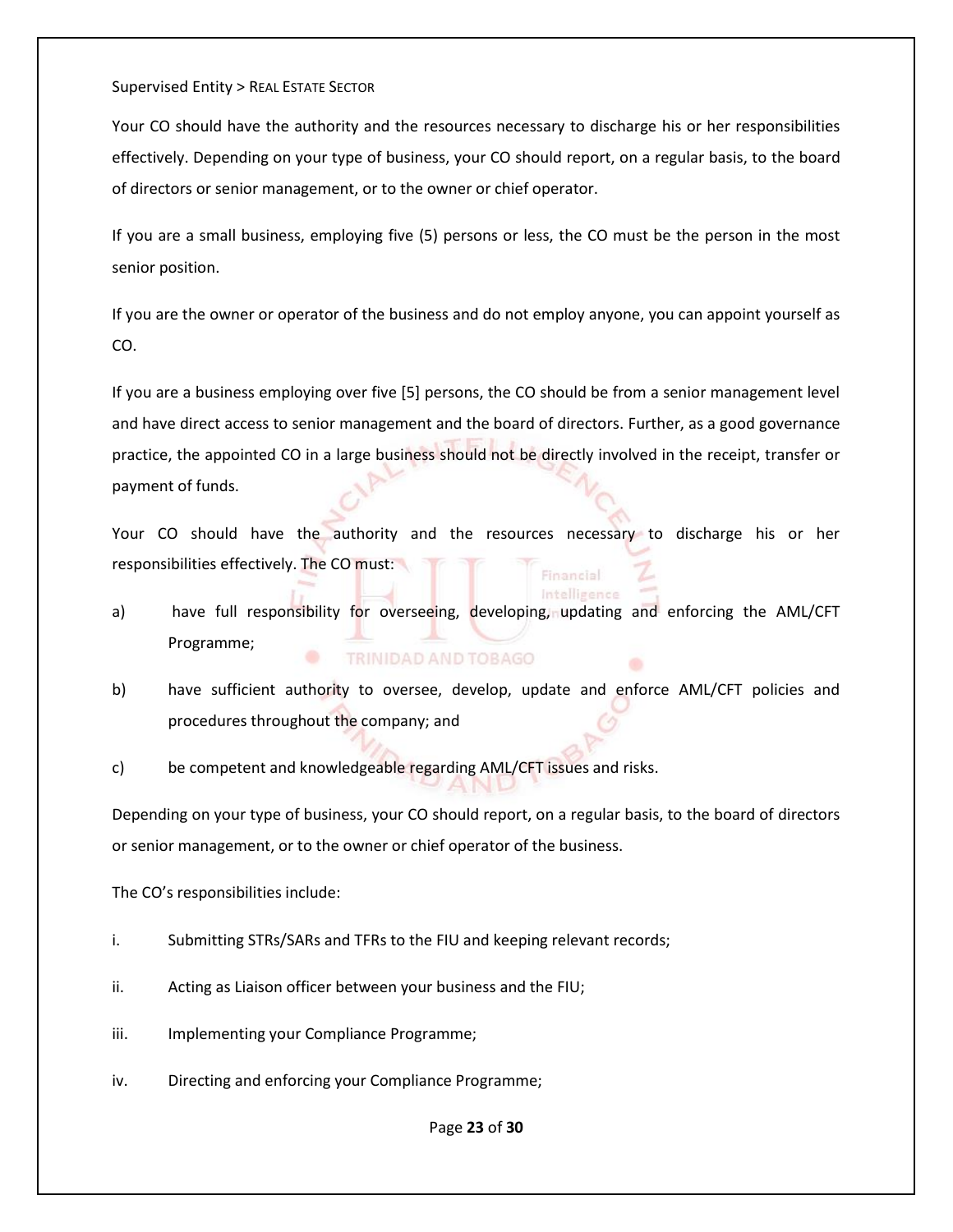## v. Ensuring the training of employees on the AML/CFT; and

For consistency and ongoing attention to the compliance regime, your appointed CO may choose to delegate certain duties to other employees. For example, the officer may delegate an individual in a local office or branch to ensure that compliance procedures are properly implemented at that location. However, where such a delegation is made, the CO retains full responsibility for the implementation of the compliance regime.

## **VIII. DEVELOP, AND IMPLEMENT A COMPLIANCE PROGRAMME**

After you have registered with the FIU as a reporting entity, you must develop a written Compliance Programme ("CP"). If you are an organization the CP also has to be approved by senior management.

## **[Click here](https://www.fiu.gov.tt/wp-content/uploads/28_May_19_Guidance_to_AML_CFT_Compliance_Programme-with-Appendix-I-1.pdf) for the CP Check list**.

The CP is a written document which should include a risk assessment of your particular business and which sets out your system of internal procedures, systems and controls which are intended to mitigate the vulnerabilities and inherent risks identified by you which can be exploited by money launderers and terrorism financiers. TRINIDAD AND TOBAGO

Your CP will contain measures that ensure that you comply with your reporting, record keeping, client identification, employee training, and other AML/CFT obligations. These policies, procedures and controls, must be communicated to employees, and when fully implemented, will help reduce the risk of your business being used for Money Laundering or to Finance Terrorism.

It is advisable to revise the CP on a regular basis say every 2 years, to ensure that measures in place remain commensurate with the risks posed to the business and are current with legal obligations.

A well-designed, applied and monitored regime will provide a solid foundation for compliance with the AML/CFT laws. As not all individuals and entities operate under the same circumstances, your compliance regime will have to be tailored to fit your individual needs. It should reflect the nature, size and complexity of your operations as well as the vulnerability of your business to money laundering and terrorism financing activities.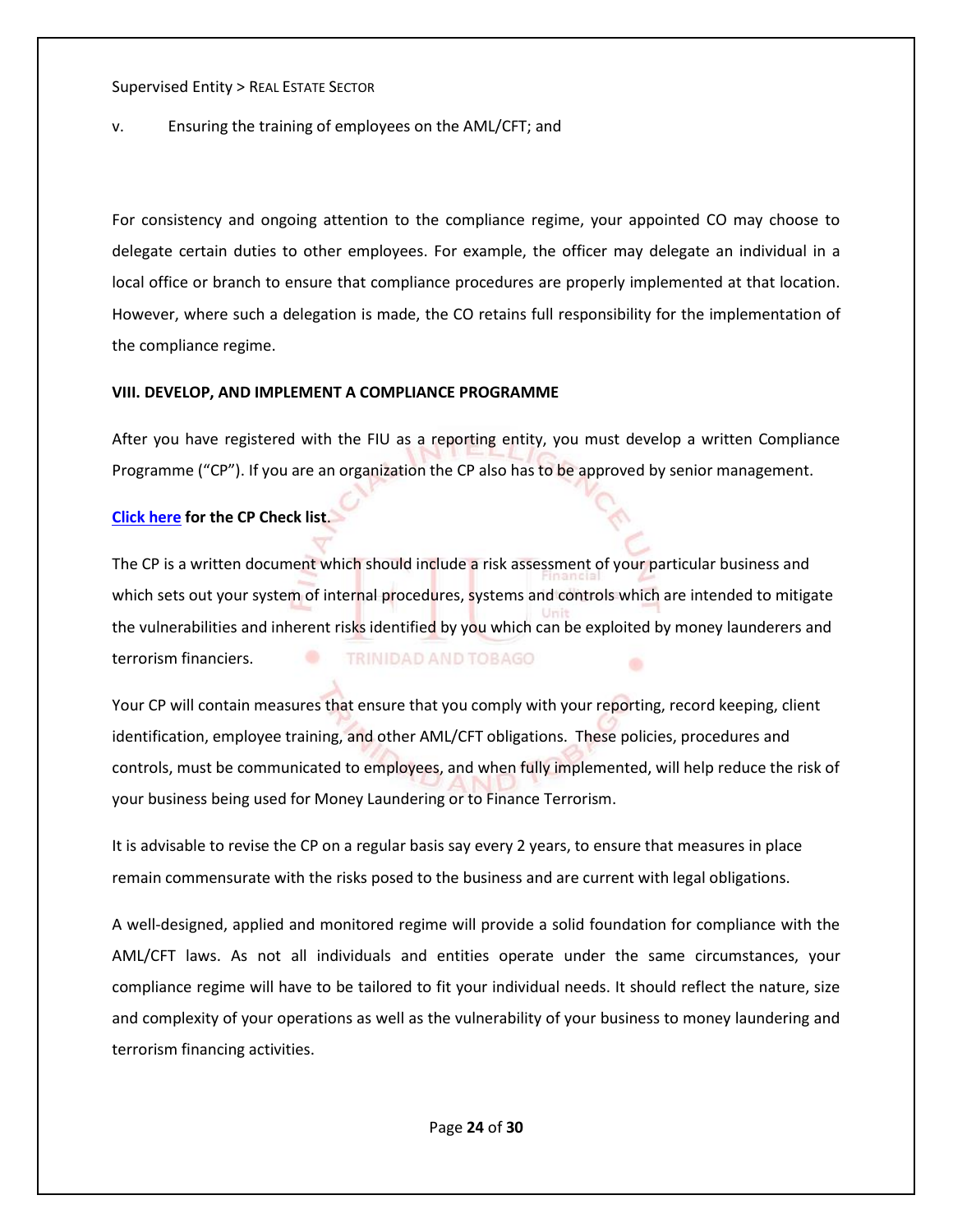## **The following five (5) elements must be included in your compliance regime**:

- (1). The appointment of a staff member as CO and his/her responsibilities;
- (2). internal compliance policies and procedures such as reporting suspicious transactions to the CO; application of CDD, EDD and record keeping;
- (3). your assessment of your risks to money laundering and terrorism financing, and measures to mitigate high risks;
- (4). ongoing compliance training for all staff at the level appropriate for their job duties; and
- (5). periodic documented review/audits of the effectiveness of implementation of your policies and procedures, training and risk assessment.

**[Click here](https://www.fiu.gov.tt/wp-content/uploads/28_May_19_Guidance_to_AML_CFT_Compliance_Programme-with-Appendix-I-1.pdf)** to access the **Guide to Structuring an AML/CFT Compliance Programme** 

## **IX.) IMPLEMENT AND TEST YOUR COMPLIANCE PROGRAMME**

Your obligations include implementing your written CP. The FIU may conduct an onsite examination to determine the effectiveness of implementation of the measures outlined in your CP.

Financial

## TRINIDAD AND TOBAGO

The FIU may conduct an onsite examination to determine whether the measures outlined in your CP are effectively implemented.

All employees involved in the day-to-day business should be made aware of the policies and procedures in place in the business to prevent Money Laundering and Financing of Terrorism.

You must conduct internal testing to evaluate compliance by your staff with your CP, in particular, CDD, EDD, record keeping and suspicious transactions reporting.

In addition, you must conduct internal testing and external independent testing to evaluate the effectiveness of your systems and controls and implementation of same. Such reviews must be documented.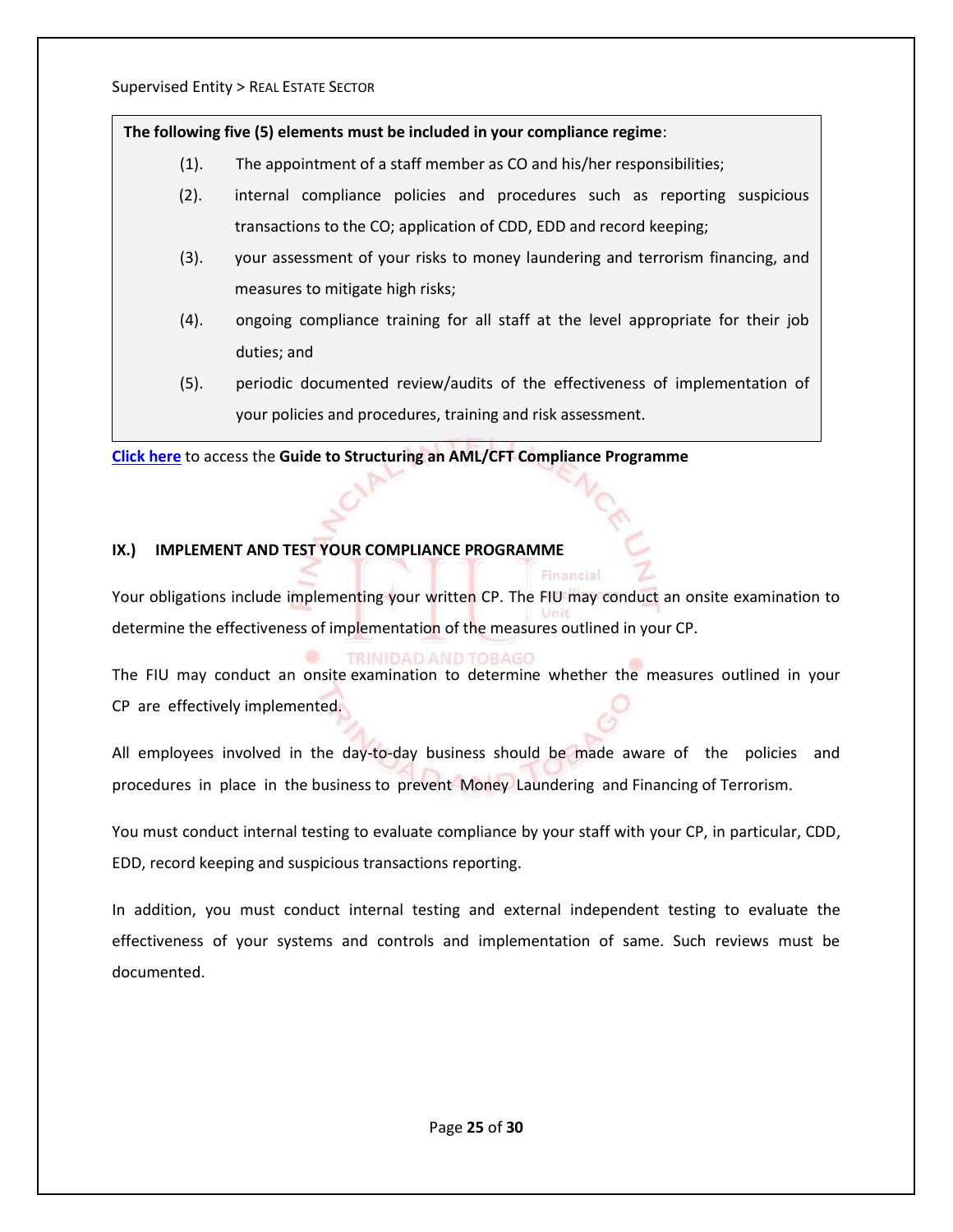## **PART 8**

#### **OFFENCES & PENALTIES**

Non-compliance with your obligations under the AML/CFT laws and regulations may result in criminal and or administrative sanctions.

**[Click here](https://www.fiu.gov.tt/wp-content/uploads/Offences-and-Penalties-under-AML-CFT-Laws-of-Trinidad-and-Tobago.pdf) to access a summary of the Offences and Penalties under the AML/CFT laws and regulations of Trinidad and Tobago**.

This summary is intended to guide you in fulfilling your legal obligations under the AML/CFT laws. You may access the laws on the FIU's website, [www.fiu.gov.tt](http://www.fiu.gov.tt/) under **"Legal Framework".** 

**[Click here](https://www.fiu.gov.tt/about-us/legal-framework/)** to access the laws.

#### **PART 9**

#### **ADDITIONAL RESOURCES**

Additional reference materials include:

• the AML/CFT laws available on the FIU's website, [www.fiu.gov.tt](http://www.fiu.gov.tt/) under "Legal Framework". The FATF recommendations at [www.fatf-gafi.org/recommendations.](http://www.fatf-gafi.org/recommendations)

Financial Intelligence Unit

• the FATF recommendations at

[http://www.fatf-gafi.org/media/fatf/documents/recommendations/pdfs/FATF\\_Recommendations.pdf](http://www.fatf-gafi.org/media/fatf/documents/recommendations/pdfs/FATF_Recommendations.pdf)

• the FATF Report - *Money Laundering and Terrorist Financing through the Real Estate Sector* – March 2007 at [http://www.fatf-](http://www.fatf-gafi.org/media/fatf/documents/reports/ML%20and%20TF%20through%20the%20Real%20Estate%20Sector.pdf)

[gafi.org/media/fatf/documents/reports/ML%20and%20TF%20through%20the%20Real%20Estate%20Se](http://www.fatf-gafi.org/media/fatf/documents/reports/ML%20and%20TF%20through%20the%20Real%20Estate%20Sector.pdf) [ctor.pdf](http://www.fatf-gafi.org/media/fatf/documents/reports/ML%20and%20TF%20through%20the%20Real%20Estate%20Sector.pdf)

Revised as of August 2017

Susan Francois

Director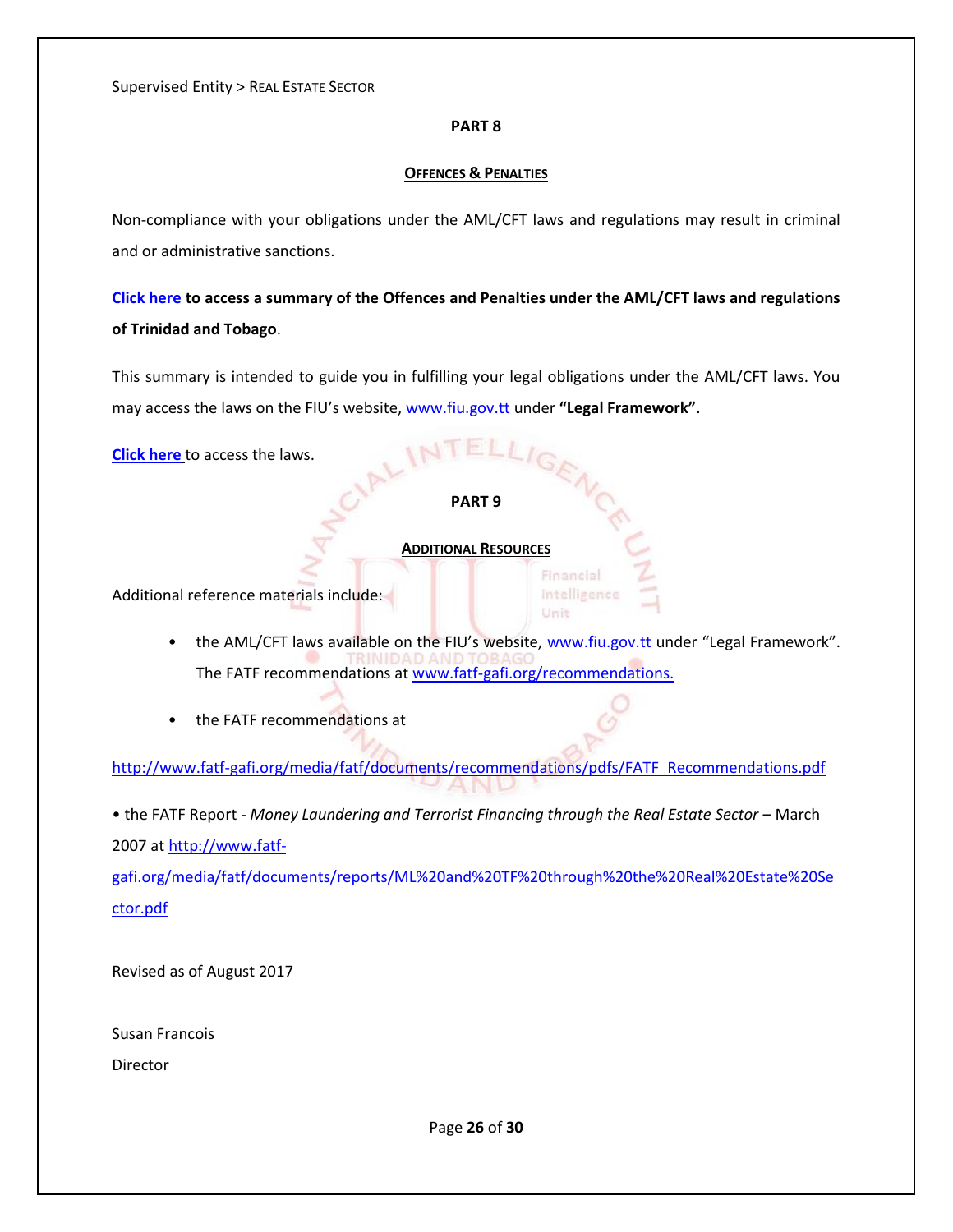## **Appendix**

## <span id="page-26-0"></span>**AML/CFT Suspicious Indicators for the Real Estate Sector**

## *Natural persons*

- Transactions involving persons residing in tax havens or risk territories, when the characteristics of the transactions match any of those included in the list of indicators.
- Transactions carried out on behalf of minors, incapacitated persons or other persons who, although not included in these categories, appear to lack the economic capacity to make such purchases.
- Transactions involving persons who are being tried or have been sentenced for crimes or who are publicly known to be linked to criminal activities involving illegal enrichment, or there are suspicions of involvement in such activities and that these activities may be considered to underlie money laundering
- Transactions involving persons who are in some way associated with the foregoing (for example, through family or business ties, common origins, where they share an address or have the same representatives or attorneys, etc.).
- Transactions involving an individual whose address is unknown or is merely a correspondence address (for example, a PO Box, shared office or shared business address, etc.), or where the details are believed or likely to be false.
- Several transactions involving the same party or those undertaken by groups of persons who may have links to one another (for example, family ties, business ties, persons of the same nationality, persons sharing an address or having the same representatives or attorneys, etc.).
- Individuals who unexpectedly repay problematic loans or mortgages or who repeatedly pay off large loans or mortgages early, particularly if they do so in cash.

DAND

## *Legal persons*

 $\overline{\phantom{a}}$ 

- Transactions involving legal persons or legal arrangements domiciled in tax havens or risk territories, when the characteristics of the transaction match any of those included in the list of indicators.
- Transactions involving recently created legal persons, when the amount is large compared to their assets.

*(continued on next page)*

The information reproduced in this section is taken from the Financial Action Task Force (FATF) Report – *Money Laundering and Terrorist Financing through the Real Estate Sector* – March 2007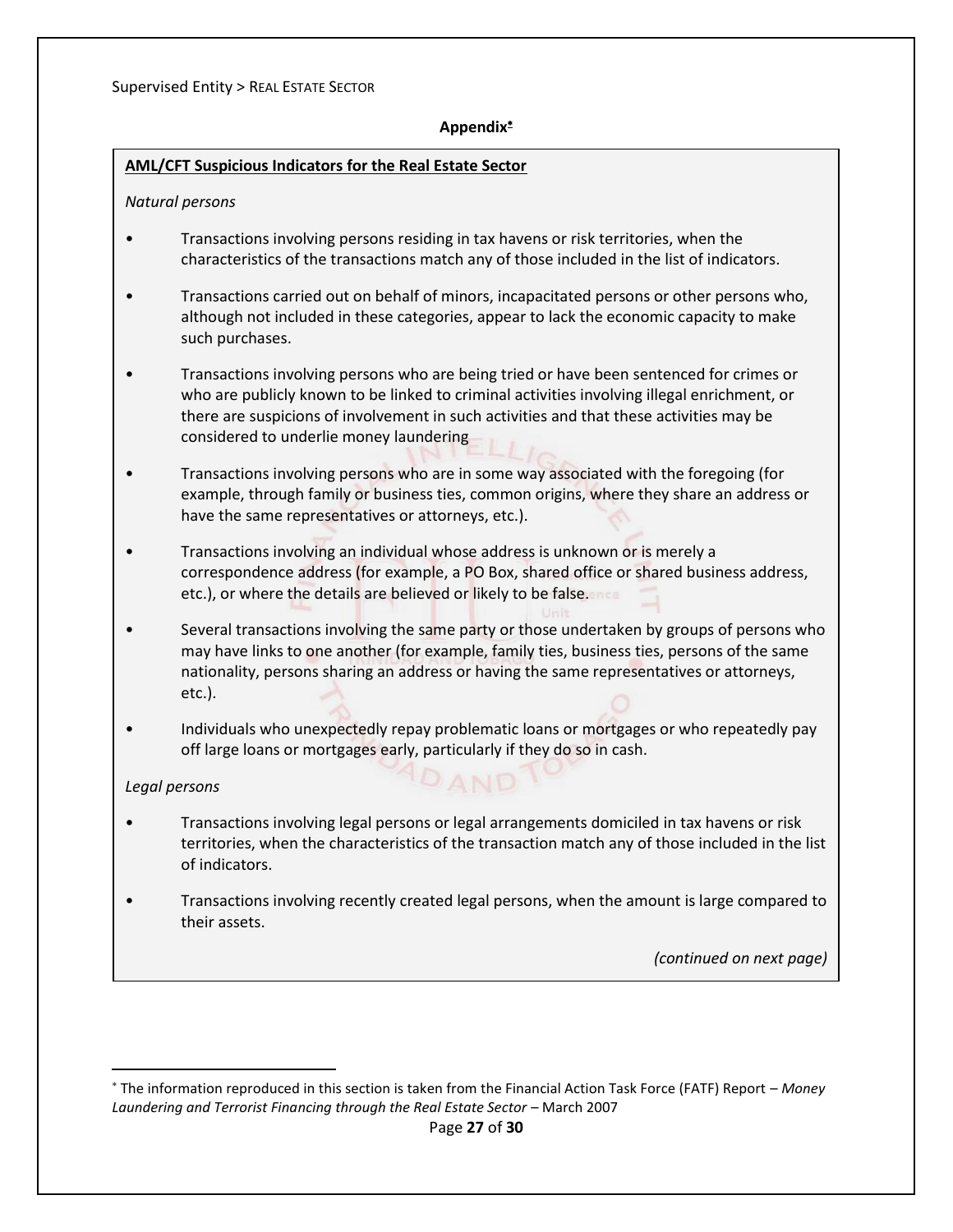## **AML/CFT Suspicious Indicators for the Real Estate Sector (continued)**

- Transactions involving legal entities, when there does not seem to be any relationship between the transaction and the activity carried out by the buying company, or when the company has no business activity. Transactions involving foundations, cultural or leisure associations, or non-profit-making entities in general, when the characteristics of the transaction do not match the goals of the entity.
- Transactions involving legal persons which, although incorporated in the country, are mainly owned by foreign nationals, who may or may not be resident for tax purposes.
- Transactions involving legal persons whose addresses are unknown or are merely correspondence addresses (for example, a PO Box number, shared office or shared business address, etc.), or where the details are believed false or likely to be false.
- Various transactions involving the same party. Similarly, transactions carried out by groups of legal persons that may be related (for example, through family ties between owners or representatives, business links, sharing the same nationality as the legal person or its owners or representatives, sharing an address, in the case of legal persons or their owners or representatives, having a common owner, representative or attorney, entities with similar names, etc.).
- Formation of a legal person or increases to its capital in the form of non-monetary contributions of real estate, the value of which does not take into account the increase in market value of the properties used.
- Formation of legal persons to hold properties with the sole purpose of placing a front man or straw man between the property and the true owner.
- Contribution of real estate to the share capital of a company which has no registered address or permanent establishment which is open to the public in the country.
- Transactions in which unusual or unnecessarily complex legal structures are used without any economic logic.

## *Natural and legal persons*

- Transactions in which there are signs, or it is certain, that the parties are not acting on their own behalf and are trying to hide the identity of the real customer.
- Transactions which are begun in one individual's name and finally completed in another's without a logical explanation for the name change. (For example, the sale or change of ownership of the purchase or option to purchase a property which has not yet been handed over to the owner, reservation of properties under construction with a subsequent transfer of the rights to a third party, etc.).

*(continued on next page)*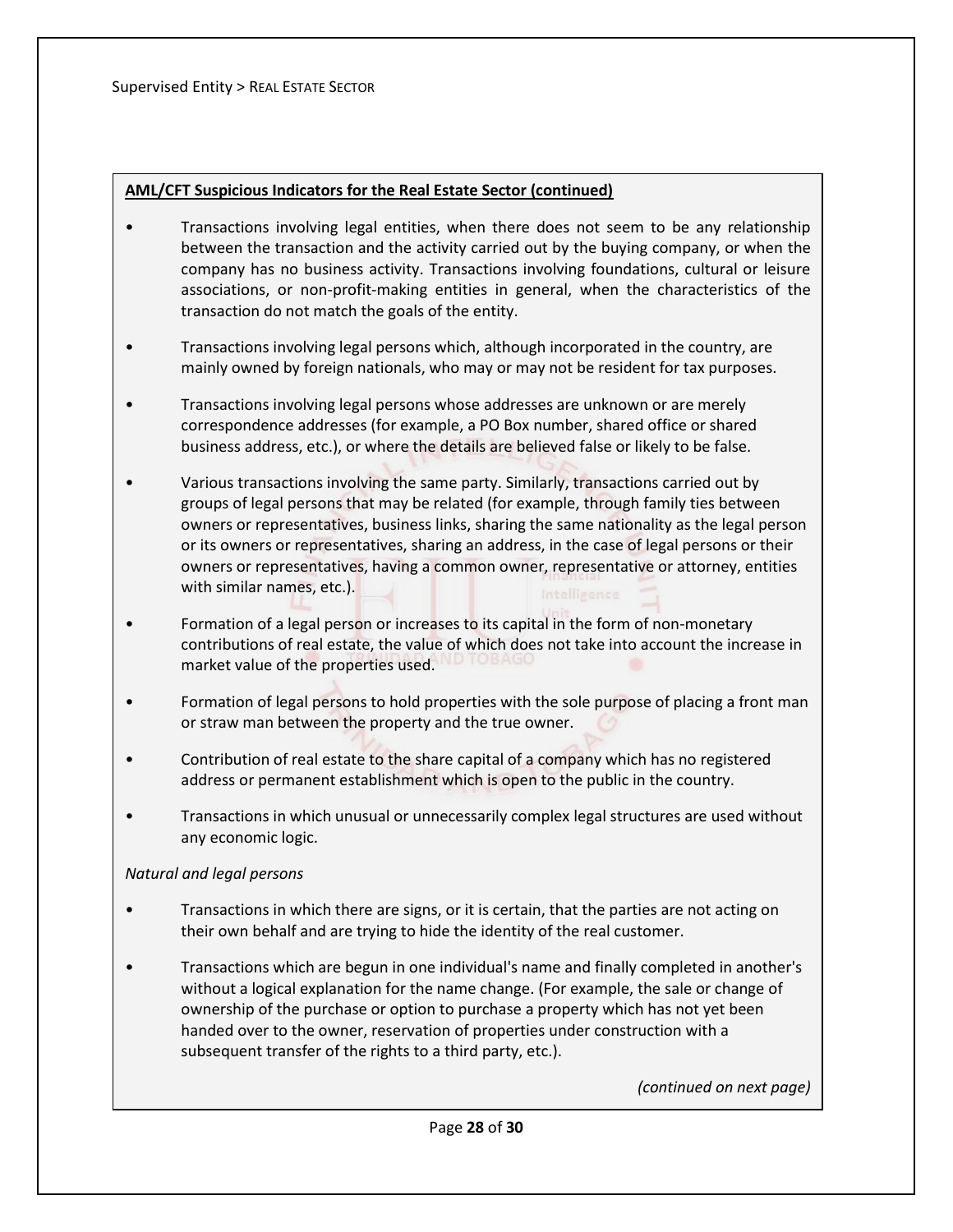## **AML/CFT Suspicious Indicators for the Real Estate Sector (continued)**

• Transactions in which the parties:

o Do not show particular interest in the characteristics of the property (*e.g.* quality of construction, location, date on which it will be handed over, etc.) which is the object of the transaction.

o Do not seem particularly interested in obtaining a better price for the transaction or in improving the payment terms.

o Show a strong interest in completing the transaction quickly, without there being good cause.

o Show considerable interest in transactions relating to buildings in particular areas, without caring about the price they have to pay.

• Transactions in which the parties are foreign or non-resident for tax purposes and:

o Their only purpose is a capital investment (that is, they do not show any interest in living at the property they are buying, even temporarily, etc.).

o They are interested in large-scale operations (for example, to buy large plots on which to build homes, buying complete buildings or setting up businesses relating to leisure activities, etc.).

• Transactions in which any of the payments are made by a third party, other than the parties involved. Cases where the payment is made by a credit institution registered in the country at the time of signing the property transfer, due to the granting of a mortgage loan, may be excluded.

## *Intermediaries*

- Transactions performed through intermediaries, when they act on behalf of groups of potentially associated individuals (for example, through family or business ties, shared nationality, persons living at the same address, etc.).
- Transactions carried out through intermediaries acting on behalf of groups of potentially affiliated legal persons (for example, through family ties between their owners or representatives, business links, the fact that the legal entity or its owners or representatives are of the same nationality, that the legal entities or their owners or representatives use the same address, that the entities have a common owner, representative or attorney, or in the case of entities with similar names, etc.).
- Transactions taking place through intermediaries who are foreign nationals or individuals who are non-resident for tax purposes.

*(continued on next page)*